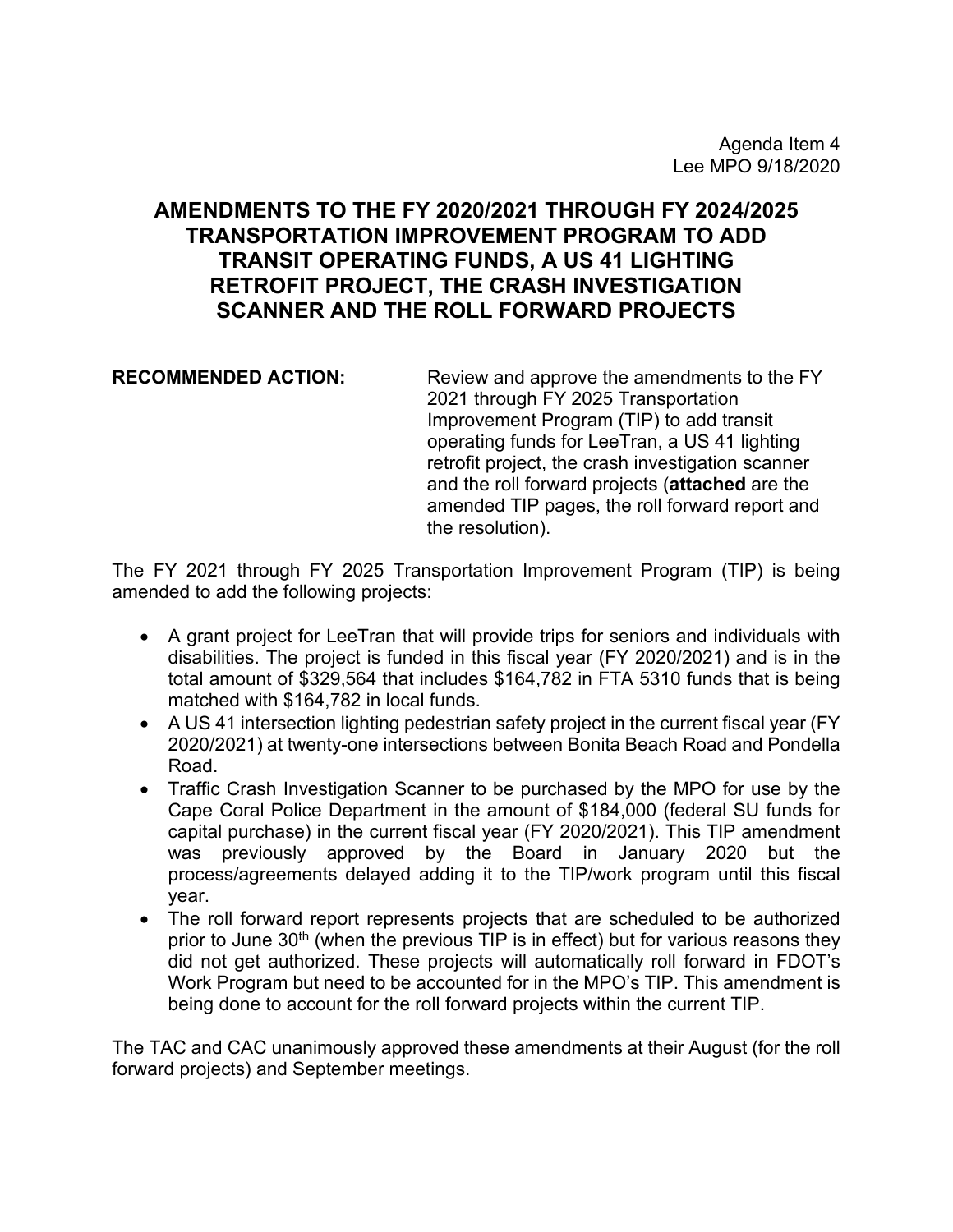# **LEETRAN Project Number: 4475061 Non-SIS**



| Total |                              | 329,564 | $\bf{0}$    | $\mathbf 0$                        | $\bf{0}$              | $\bf{0}$    | 329,564      |  |  |  |
|-------|------------------------------|---------|-------------|------------------------------------|-----------------------|-------------|--------------|--|--|--|
| CAP   | LF                           | 164,782 | $\mathbf 0$ | $\mathbf 0$                        | $\mathbf 0$           | 0           | 164,782      |  |  |  |
| CAP   | DU                           | 164,782 | $\mathbf 0$ | 0                                  | 0                     | $\mathbf 0$ | 164,782      |  |  |  |
| Phase | <b>Fund</b><br><b>Source</b> | 2020/21 | 2021/22     | 2022/23                            | 2023/24               | 2024/25     | <b>Total</b> |  |  |  |
|       |                              |         |             | LRTP#:                             | Appendix B, Table B-9 |             |              |  |  |  |
|       | <b>Lead Agency:</b>          | LeeTran |             | Length:                            | .000                  |             |              |  |  |  |
| To:   |                              |         |             |                                    |                       |             |              |  |  |  |
| From: |                              |         |             | Work Summary: OPERATING ASSISTANCE |                       |             |              |  |  |  |
|       |                              |         |             |                                    |                       |             |              |  |  |  |

| Prior Cost $<$ 2020/21:          |                                                                                               |
|----------------------------------|-----------------------------------------------------------------------------------------------|
| <b>Future Cost &gt; 2024/25:</b> | $\Omega$                                                                                      |
| <b>Total Project Cost:</b>       | 329.564                                                                                       |
| <b>Project Description:</b>      | SECTION 5310 - ENHANCED MOBILITY OF SENIORS & INDIVIDUALS WITH DISABILITIES FOR LEE<br>COUNTY |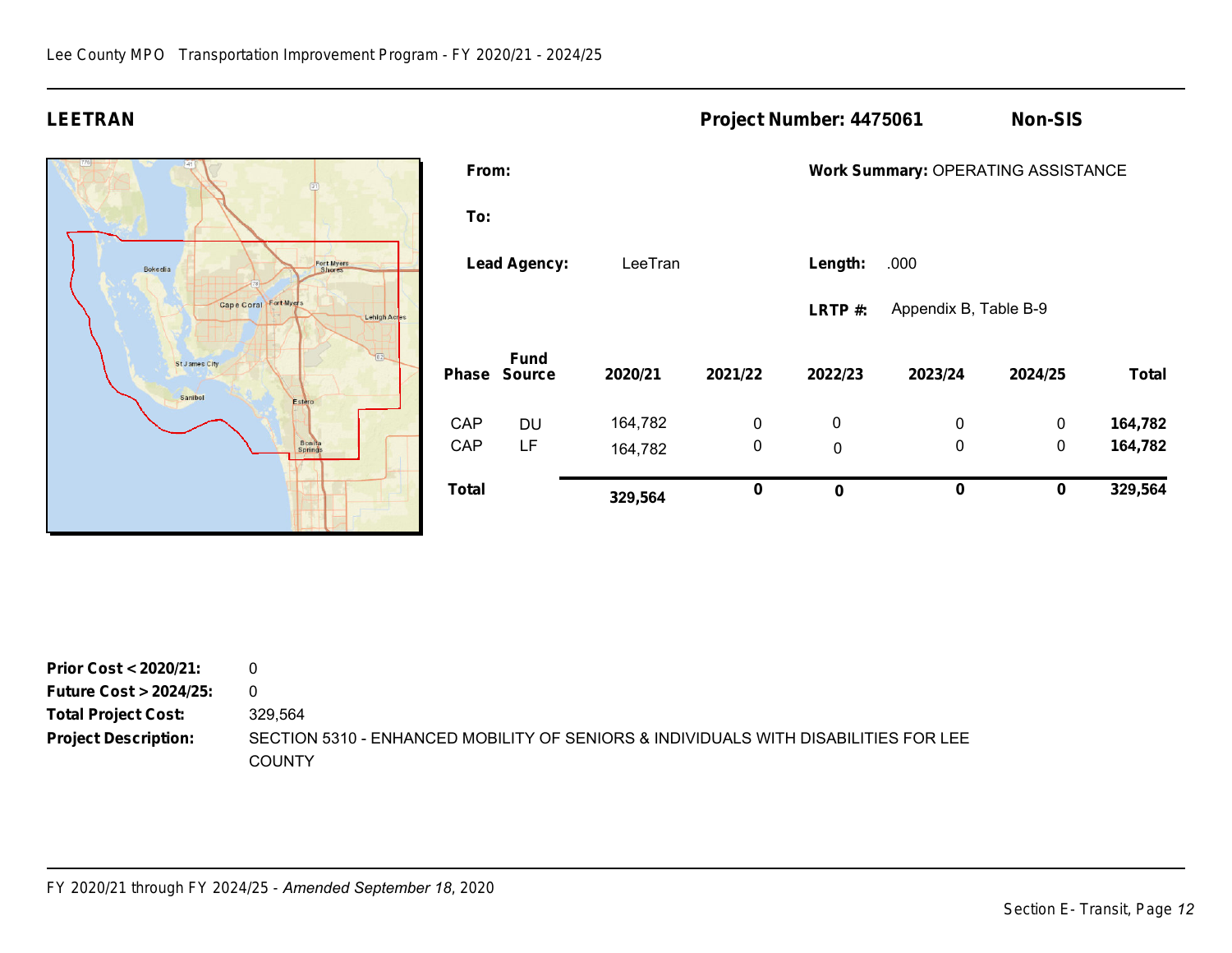# **US 41 INTERSECTION LIGHTING RETROFIT Project Number: 4401341 Non-SIS**



|              |                                        |           |          | <b>Work Summary: LIGHTING</b> |                  |             |              |  |  |
|--------------|----------------------------------------|-----------|----------|-------------------------------|------------------|-------------|--------------|--|--|
|              | From: Bonita Beach Road                |           |          |                               |                  |             |              |  |  |
| To:          | Pondella Road                          |           |          |                               |                  |             |              |  |  |
|              | MANAGED BY FDOT<br><b>Lead Agency:</b> |           | Length:  | 24.749                        |                  |             |              |  |  |
|              |                                        |           |          | LRTP#:                        | Page 22, Table 1 |             |              |  |  |
| <b>Phase</b> | <b>Fund</b><br><b>Source</b>           | 2020/21   | 2021/22  | 2022/23                       | 2023/24          | 2024/25     | <b>Total</b> |  |  |
| <b>PE</b>    | <b>HSP</b>                             | 5,300     | 0        | 0                             | $\mathbf 0$      | 0           | 5,300        |  |  |
| <b>RRU</b>   | <b>ACSS</b>                            | 25,000    | 0        | 0                             | 0                | $\mathbf 0$ | 25,000       |  |  |
| <b>CST</b>   | <b>DS</b>                              | 1,715,361 | 0        | 0                             | $\mathbf 0$      | $\mathbf 0$ | 1,715,361    |  |  |
| <b>Total</b> |                                        | 1,745,661 | $\bf{0}$ | 0                             | $\bf{0}$         | $\bf{0}$    | 1,745,661    |  |  |

| Prior Cost < 2020/21:            | 122.692  |
|----------------------------------|----------|
| <b>Future Cost &gt; 2024/25:</b> | 0        |
| <b>Total Project Cost:</b>       | 1,868,35 |
| <b>Project Description:</b>      | Improve  |

1,868,353

Improve pedestrian safety at signalized intersections on US 41 replacing existing lamps with LED and where needed, new poles will be added.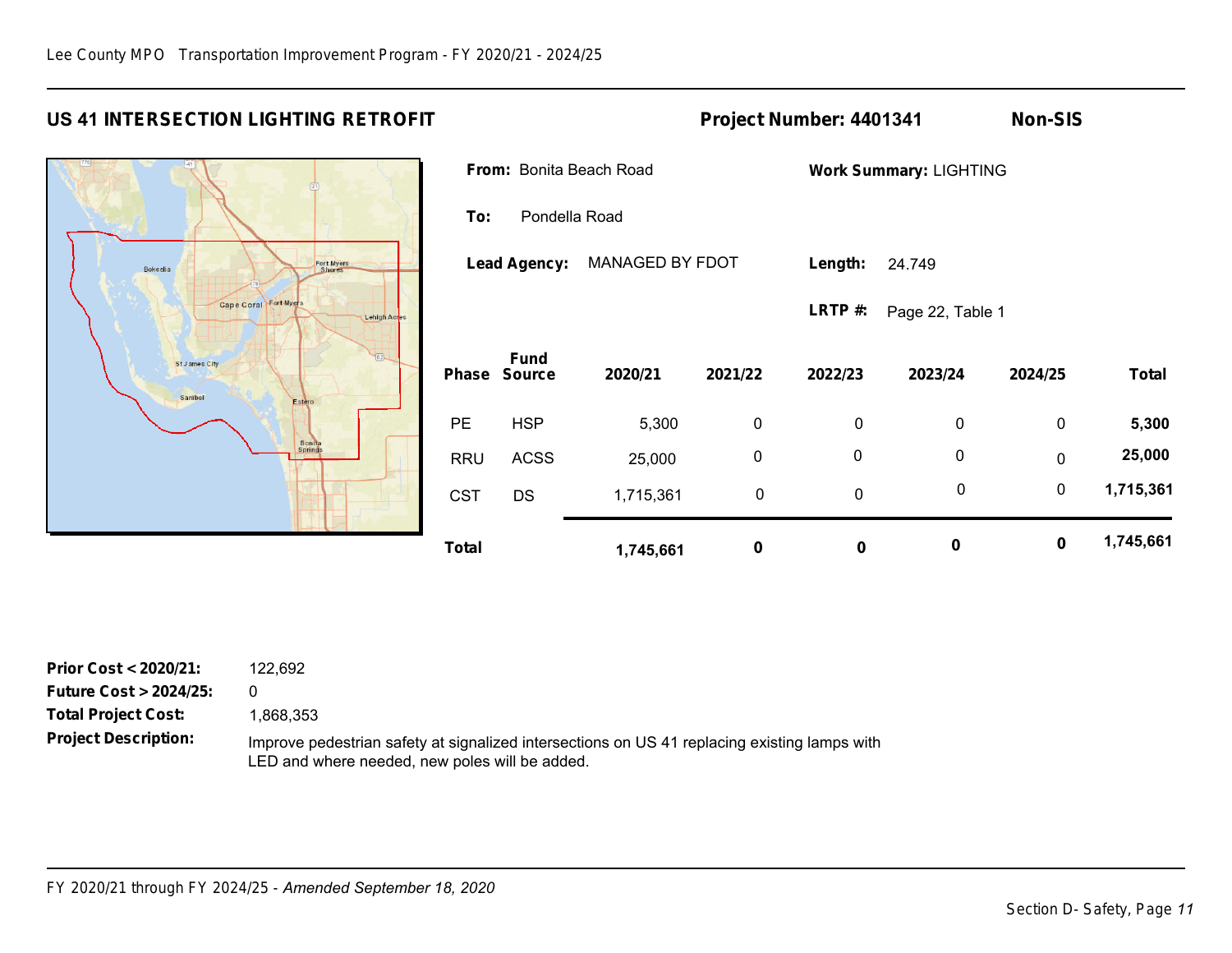

| <b>Prior Cost &lt; 2019/20:</b>  |                                                                       |
|----------------------------------|-----------------------------------------------------------------------|
| <b>Future Cost &gt; 2023/24:</b> |                                                                       |
| <b>Total Project Cost:</b>       | 184.000                                                               |
| <b>Project Description:</b>      | TRAFFIC INVESTIGATION SCANNER (LIDAR) FOR LEE MPO SAFETY & CONGESTION |

*FY 2020/21 through FY 2024/25-Amended September 18, 2020*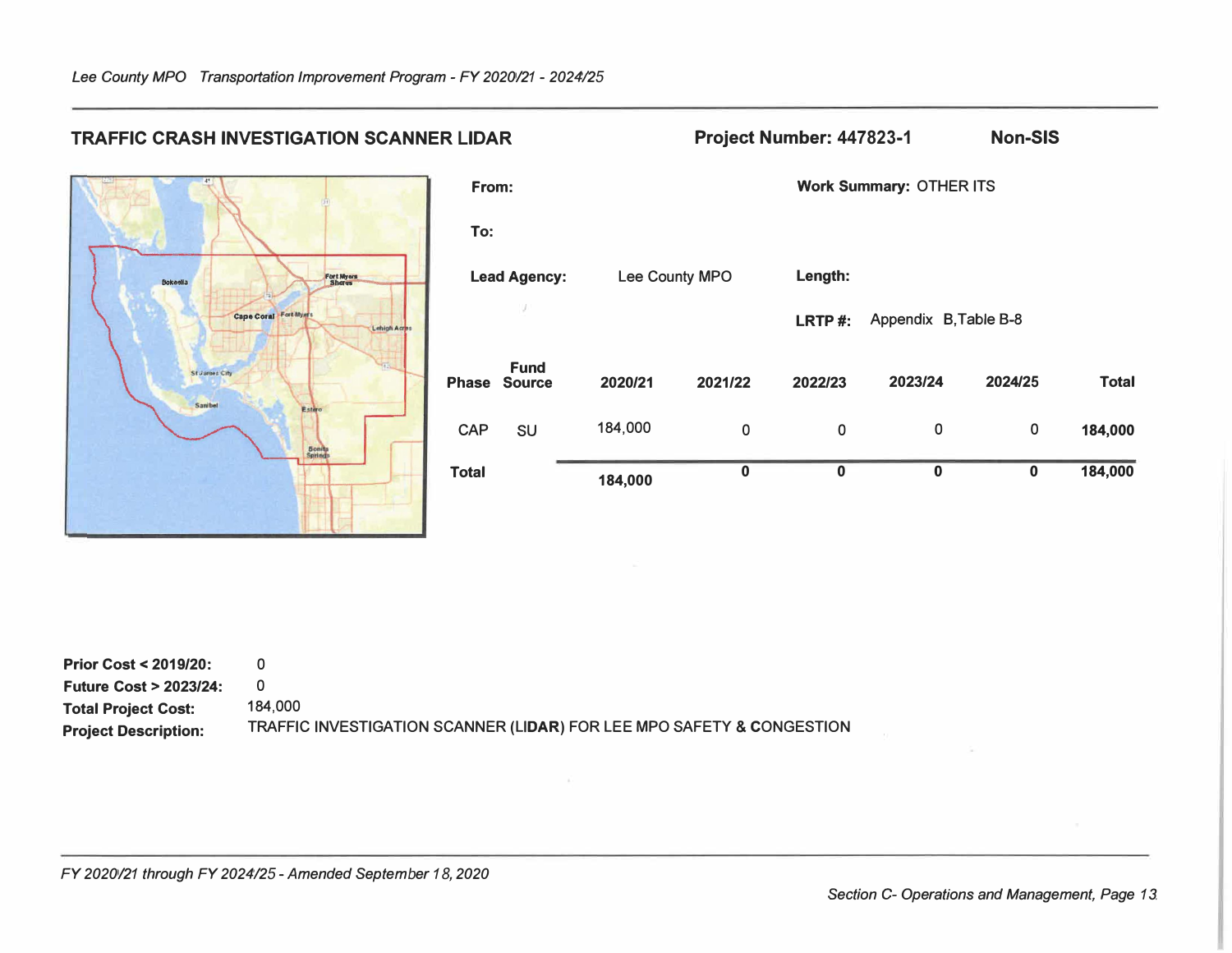| ITEM NUMBER: 406225 4<br>DISTRICT:01<br>ROADWAY ID:12075000                                 |                         | PROJECT DESCRIPTION: I-75 (SR 93) FROM S OF CORKSCREW ROAD TO S OF DANIELS PARKWAY        | COUNTY:LEE                  | PROJECT LENGTH: 7.717MI |                             |                            |                      | TYPE OF WORK:ADD LANES & RECONSTRUCT<br>LANES EXIST/IMPROVED/ADDED: 6/ 0/ 2  | $*$ SIS $*$           |
|---------------------------------------------------------------------------------------------|-------------------------|-------------------------------------------------------------------------------------------|-----------------------------|-------------------------|-----------------------------|----------------------------|----------------------|------------------------------------------------------------------------------|-----------------------|
| <b>FUND</b><br>CODE                                                                         | LESS<br>THAN<br>2021    | 2021                                                                                      | 2022                        | 2023                    | 2024                        | 2025                       |                      | <b>GREATER</b><br>THAN<br>2025                                               | ALL<br>YEARS          |
|                                                                                             |                         | PHASE: PRELIMINARY ENGINEERING / RESPONSIBLE AGENCY: MANAGED BY FDOT                      |                             |                         |                             |                            |                      |                                                                              |                       |
| NH<br>$\rm NHAC$                                                                            | 3,547,983<br>463,832    | $\mathbf 0$<br>$\mathbb O$                                                                | $\mathbf 0$<br>$\mathbb O$  |                         | $\mathbf 0$<br>$\mathbb O$  | $\mathbf 0$<br>$\mathbb O$ | $\Omega$<br>0        | $\mathbf 0$<br>$\mathbb O$                                                   | 3,547,983<br>463,832  |
|                                                                                             |                         | PHASE: RIGHT OF WAY / RESPONSIBLE AGENCY: MANAGED BY FDOT                                 | $\Omega$                    |                         |                             |                            | $\Omega$             | $\Omega$                                                                     |                       |
| <b>BNIR</b><br>DIH                                                                          | 34,350,014<br>610,019   | 1,185,000<br>500                                                                          | $\Omega$                    |                         | $\circ$<br>$\Omega$         | $\mathbf 0$<br>$\Omega$    | $\Omega$             | $\Omega$                                                                     | 35,535,014<br>610,519 |
| DS                                                                                          | $\mathbf{1}$            | $\overline{0}$                                                                            | $\mathbf 0$                 |                         | $\mathbf 0$                 | $\mathbf 0$                | $\Omega$             | $\mathbf 0$                                                                  |                       |
| <b>NHAC</b><br>TOTAL 406225 4                                                               | 271,578<br>39, 243, 427 | $\Omega$<br>1,185,500                                                                     | $\Omega$<br>0               |                         | $\Omega$<br>$\mathbf 0$     | $\Omega$<br>$\Omega$       | $\Omega$<br>$\Omega$ | $\Omega$<br>$\Omega$                                                         | 271,578<br>40,428,927 |
| TOTAL PROJECT:                                                                              | 39,243,427              | 1,185,500                                                                                 | 0                           |                         | $\Omega$                    | 0                          | 0                    | $\mathbf 0$                                                                  | 40,428,927            |
| ITEM NUMBER: 412636 3<br>DISTRICT:01<br>EX DESC: DESIGN-BUILD CRITERIA PACKAGE FOR 412636-4 |                         | PROJECT DESCRIPTION:LEE COUNTY COMPUTER SIGNAL SYSTEM UPDATE PHASE II                     | COUNTY:LEE                  |                         |                             |                            |                      | TYPE OF WORK:ATMS - ARTERIAL TRAFFIC MGMT                                    | *NON-SIS*             |
| ROADWAY ID:12000000                                                                         |                         |                                                                                           |                             | PROJECT LENGTH:         | .002MI                      |                            |                      | LANES EXIST/IMPROVED/ADDED: 0/ 0/ 0                                          |                       |
| <b>FUND</b><br>CODE                                                                         | LESS<br>THAN<br>2021    | 2021                                                                                      | 2022                        | 2023                    | 2024                        | 2025                       |                      | <b>GREATER</b><br>THAN<br>2025                                               | ALL<br>YEARS          |
|                                                                                             |                         |                                                                                           |                             |                         |                             |                            |                      |                                                                              |                       |
| <b>DDR</b><br>DIH                                                                           | 1,188,799<br>14,779     | PHASE: PRELIMINARY ENGINEERING / RESPONSIBLE AGENCY: MANAGED BY FDOT<br>$\Omega$<br>1,500 | $\mathbf 0$<br>$\mathbb O$  |                         | $\mathbf{0}$<br>$\mathbf 0$ | $\mathbf 0$<br>$\mathbb O$ | $\Omega$<br>0        | $\mathbf 0$<br>$\mathbf 0$                                                   | 1,188,799<br>16,279   |
|                                                                                             |                         | PHASE: CONSTRUCTION / RESPONSIBLE AGENCY: MANAGED BY FDOT                                 |                             |                         |                             |                            |                      |                                                                              |                       |
| <b>DDR</b><br>TOTAL 412636 3                                                                | 243,302<br>1,446,880    | $\mathbf 0$<br>1,500                                                                      | $\mathbf{0}$<br>$\mathbf 0$ |                         | $\circ$<br>$\mathbf 0$      | $\mathbb O$<br>0           | $\Omega$<br>0        | $\mathbf 0$<br>0                                                             | 243,302<br>1,448,380  |
| TOTAL PROJECT:                                                                              | 1,446,880               | 1,500                                                                                     | 0                           |                         | $\mathbf 0$                 | 0                          | 0                    | 0                                                                            | 1,448,380             |
| ITEM NUMBER: 413065 1<br>DISTRICT:01<br>ROADWAY ID:12075000                                 |                         | PROJECT DESCRIPTION: I-75 (SR 93) AT SR 884 (COLONIAL BLVD) INTERCHANGE                   | COUNTY:LEE                  | PROJECT LENGTH:         | .500MI                      |                            |                      | TYPE OF WORK: INTERCHANGE - ADD LANES<br>LANES EXIST/IMPROVED/ADDED: 6/ 6/ 2 | $*$ SIS $*$           |
| FUND<br>CODE                                                                                | LESS<br>THAN<br>2021    | 2021                                                                                      | 2022                        | 2023                    | 2024                        | 2025                       |                      | <b>GREATER</b><br>THAN<br>2025                                               | ALL<br>YEARS          |
|                                                                                             |                         |                                                                                           |                             |                         |                             |                            |                      |                                                                              |                       |
| ACNP                                                                                        | 428,699                 | PHASE: PRELIMINARY ENGINEERING / RESPONSIBLE AGENCY: MANAGED BY FDOT<br>$\Omega$          | $\Omega$                    |                         | $\circ$                     | $\mathbf 0$                | $\Omega$             | $\mathbf 0$                                                                  | 428,699               |
| DI                                                                                          | 41,061                  | $\mathbf 0$                                                                               | $\mathbf 0$                 |                         | $\mathsf 0$                 | $\mathbb O$                | $\Omega$             | $\mathbf 0$                                                                  | 41,061                |
| DS<br>NH                                                                                    | 143,146<br>6,740,960    | $\mathbf 0$<br>189,520                                                                    | $\Omega$<br>$\mathbf 0$     |                         | $\circ$<br>$\circ$          | $\mathbf 0$<br>$\mathbf 0$ | $\Omega$<br>0        | $\Omega$<br>$\mathbf 0$                                                      | 143,146<br>6,930,480  |
| NHPP                                                                                        | 25,761                  | $\Omega$                                                                                  | $\Omega$                    |                         | $\mathbf 0$                 | $\Omega$                   | $\Omega$             | $\Omega$                                                                     | 25,761                |
| SA                                                                                          | 313,000                 | $\Omega$                                                                                  | $\Omega$                    |                         | $\Omega$                    | $\mathbf 0$                | $\Omega$             | $\Omega$                                                                     | 313,000               |
|                                                                                             |                         | PHASE: RIGHT OF WAY / RESPONSIBLE AGENCY: MANAGED BY FDOT                                 |                             |                         |                             |                            |                      |                                                                              |                       |
| <b>BNIR</b><br>DIH                                                                          | 229,314<br>36,256       | $\mathbf{0}$<br>3,898                                                                     | $\Omega$<br>$\mathbf 0$     |                         | $\mathbf{0}$<br>$\mathbf 0$ | $\mathbf 0$<br>$^{\circ}$  | $\Omega$<br>$\Omega$ | $\Omega$<br>$\mathbf 0$                                                      | 229,314<br>40,154     |
| DS                                                                                          | 813                     | $\mathbf 0$                                                                               | $\mathbf{0}$                |                         | $\mathbf 0$                 | $\mathbf 0$                | $\mathbf{0}$         | $\mathbf 0$                                                                  | 813                   |

| כע.                           | O.L.     |                                       |  |  |               |
|-------------------------------|----------|---------------------------------------|--|--|---------------|
| PHASE: RAILROAD & UTILITIES / |          | / RESPONSIBLE AGENCY: MANAGED BY FDOT |  |  |               |
| ACNP                          | 78,000   |                                       |  |  | 150<br>117710 |
| T.F                           | .839.000 | ,849,312                              |  |  | ,688,312      |
|                               |          |                                       |  |  |               |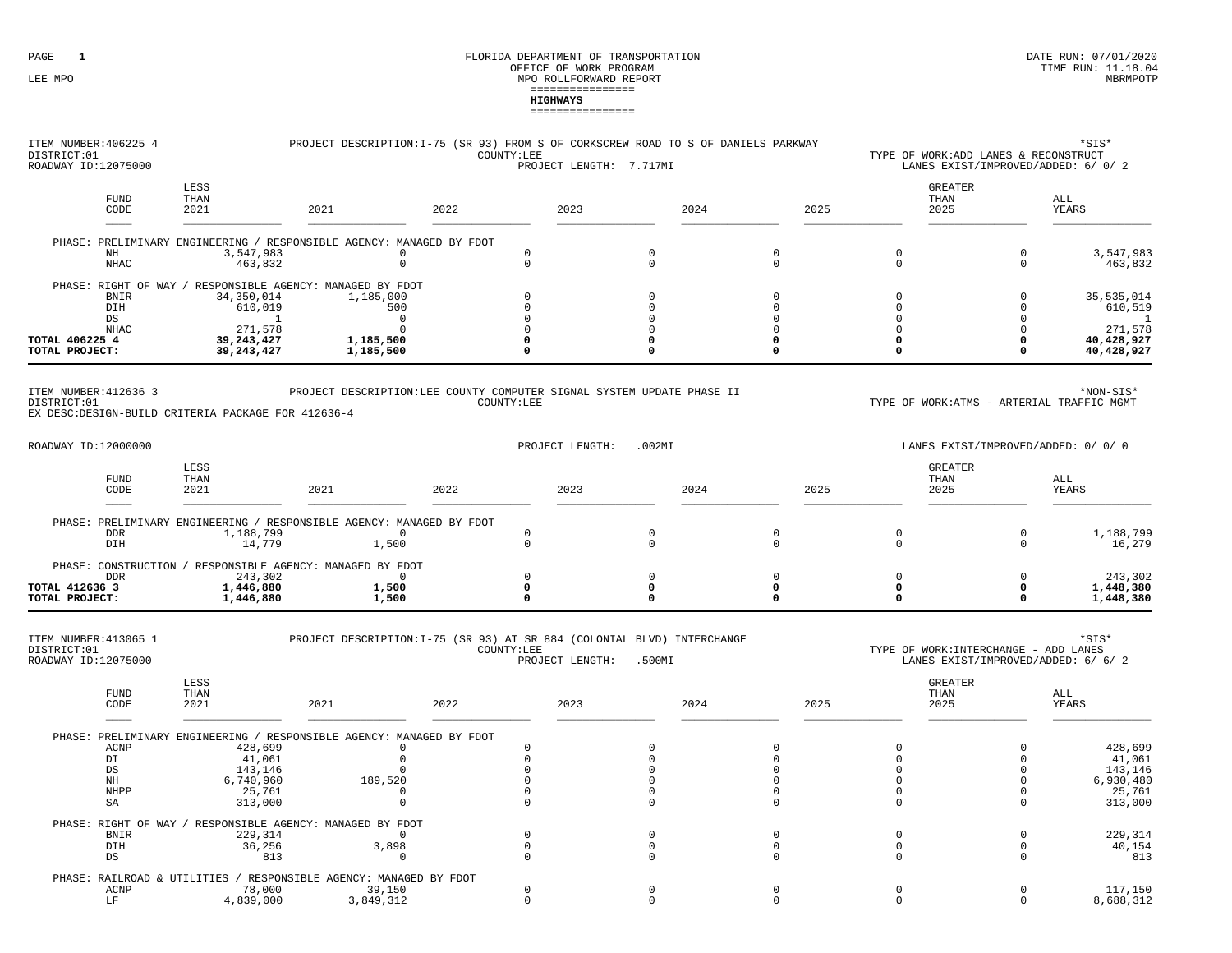|                                                     |                     |                          |                                                                                  |                        | <b>HIGHWAYS</b><br>================ |                            |               |                            |                      |                                                                           |                          |
|-----------------------------------------------------|---------------------|--------------------------|----------------------------------------------------------------------------------|------------------------|-------------------------------------|----------------------------|---------------|----------------------------|----------------------|---------------------------------------------------------------------------|--------------------------|
|                                                     | $_{\rm DS}$         | $\circ$                  | PHASE: CONTRACT INCENTIVES / RESPONSIBLE AGENCY: MANAGED BY FDOT<br>1,000,000    | 2,000,000              |                                     | $\mathsf 0$                |               | $\mathbf 0$                | $\mathbf 0$          | $\mathbf{0}$                                                              | 3,000,000                |
|                                                     |                     |                          |                                                                                  |                        |                                     |                            |               |                            |                      |                                                                           |                          |
|                                                     | ACNP                | 30,000                   | PHASE: ENVIRONMENTAL / RESPONSIBLE AGENCY: MANAGED BY FDOT<br>70,000             | $\Omega$               |                                     | $\mathbf 0$                |               | $\mathbf 0$                | $\mathbf 0$          | $\mathbf 0$                                                               | 100,000                  |
|                                                     |                     |                          | PHASE: DESIGN BUILD / RESPONSIBLE AGENCY: MANAGED BY FDOT                        |                        |                                     |                            |               |                            |                      |                                                                           |                          |
|                                                     | ACNP                | 52, 202, 727             | 5,443,080                                                                        | <sup>n</sup>           |                                     | $\Omega$                   |               | $\Omega$                   | $\Omega$             | $\Omega$                                                                  | 57,645,807               |
|                                                     | ACSA<br>DS          | 2,100<br>838,328         | 3,926<br>50,000                                                                  | $\Omega$<br>$\cap$     |                                     | $\Omega$<br>$\Omega$       |               | $\Omega$<br>$\Omega$       | $\Omega$<br>n        | $\Omega$<br>$\Omega$                                                      | 6,026<br>888,328         |
|                                                     | LF                  | 52,378                   | $\Omega$                                                                         |                        |                                     | O                          |               |                            |                      |                                                                           | 52,378                   |
| TOTAL 413065 1<br>TOTAL PROJECT:                    |                     | 66,001,543<br>66,001,543 | 10,648,886<br>10,648,886                                                         | 2,000,000<br>2,000,000 |                                     | $\Omega$                   | 0<br>$\Omega$ |                            |                      | O<br>$\Omega$                                                             | 78,650,429<br>78,650,429 |
| ITEM NUMBER: 419731 4<br>DISTRICT:01<br>ROADWAY ID: |                     |                          | PROJECT DESCRIPTION: HURRICANE IRMA COUNTY WIDE (12) PERMANENT SIGNAL REPAIR     | COUNTY:LEE             | PROJECT LENGTH:                     | .000                       |               |                            |                      | TYPE OF WORK: EMERGENCY OPERATIONS<br>LANES EXIST/IMPROVED/ADDED: 0/ 0/ 0 | *NON-SIS*                |
|                                                     | <b>FUND</b><br>CODE | LESS<br>THAN<br>2021     | 2021                                                                             | 2022                   | 2023                                |                            | 2024          | 2025                       | THAN<br>2025         | <b>GREATER</b>                                                            | ALL<br>YEARS             |
|                                                     | DS                  | 1,443                    | PHASE: PRELIMINARY ENGINEERING / RESPONSIBLE AGENCY: MANAGED BY FDOT<br>$\Omega$ | $\mathbf 0$            |                                     | $\mathbf 0$                |               | $\mathbf 0$                | $\mathbf 0$          | $\mathbf 0$                                                               | 1,443                    |
|                                                     |                     |                          | PHASE: CONSTRUCTION / RESPONSIBLE AGENCY: MANAGED BY FDOT                        |                        |                                     |                            |               |                            |                      |                                                                           |                          |
|                                                     | ACER<br><b>DER</b>  | 1,667,671<br>193,590     | 242,741<br>$\Omega$                                                              | $\cap$<br>$\Omega$     |                                     | $\mathbf 0$<br>$\mathbf 0$ |               | $\mathbf 0$<br>$\mathbf 0$ | 0<br>$\Omega$        | $\mathbf 0$<br>$\Omega$                                                   | 1,910,412<br>193,590     |
| TOTAL 419731 4                                      |                     | 1,862,704                | 242,741                                                                          | $\Omega$               |                                     | $\Omega$                   | $\Omega$      |                            |                      | $\Omega$                                                                  | 2,105,445                |
| ITEM NUMBER: 419731 5<br>DISTRICT:01<br>ROADWAY ID: |                     |                          | PROJECT DESCRIPTION: HURRICANE IRMA COUNTY WIDE (12) LIGHTING REPAIRS            | COUNTY:LEE             | PROJECT LENGTH:                     | .000                       |               |                            |                      | TYPE OF WORK: EMERGENCY OPERATIONS<br>LANES EXIST/IMPROVED/ADDED: 0/ 0/ 0 | *NON-SIS*                |
|                                                     | <b>FUND</b><br>CODE | LESS<br>THAN<br>2021     | 2021                                                                             | 2022                   | 2023                                |                            | 2024          | 2025                       | THAN<br>2025         | <b>GREATER</b>                                                            | ALL<br>YEARS             |
|                                                     |                     |                          | PHASE: PRELIMINARY ENGINEERING / RESPONSIBLE AGENCY: MANAGED BY FDOT             |                        |                                     |                            |               |                            |                      |                                                                           |                          |
|                                                     | <b>DS</b>           | 300                      | $\Omega$                                                                         | $\mathbf 0$            |                                     | $\mathbf 0$                |               | $\mathbf 0$                | $\mathbf 0$          | $\mathbf 0$                                                               | 300                      |
|                                                     | <b>DER</b>          | 2,008                    | PHASE: RAILROAD & UTILITIES / RESPONSIBLE AGENCY: MANAGED BY FDOT<br>$\Omega$    | $\Omega$               |                                     | $\mathsf 0$                |               | $\mathbf 0$                | $\mathbf 0$          | $\Omega$                                                                  | 2,008                    |
|                                                     |                     |                          | PHASE: CONSTRUCTION / RESPONSIBLE AGENCY: MANAGED BY FDOT                        |                        |                                     |                            |               |                            |                      |                                                                           |                          |
|                                                     | ACER<br><b>DER</b>  | 3,607<br>78,990          | 24,045<br>$\Omega$                                                               | $\Omega$               |                                     | $\Omega$<br>$\Omega$       | $\Omega$      | $\Omega$                   | $\Omega$<br>$\Omega$ | $\Omega$<br>$\Omega$                                                      | 27,652<br>78,990         |
|                                                     | DS                  | 12,576                   | $\Omega$                                                                         | $\cap$                 |                                     | $\Omega$                   | $\Omega$      |                            | $\Omega$             | $\Omega$                                                                  | 12,576                   |
|                                                     | ER17                | 135,738                  | 64,960                                                                           | <sup>n</sup>           |                                     | $\Omega$                   | $\Omega$      |                            |                      | $\cap$                                                                    | 200,698                  |
| TOTAL 419731 5<br>TOTAL PROJECT:                    |                     | 233,219<br>2,095,923     | 89,005<br>331,746                                                                | $\Omega$<br>$\Omega$   |                                     | 0<br>$\Omega$              | 0<br>$\Omega$ |                            | 0<br>$\Omega$        | $\Omega$<br>$\mathbf 0$                                                   | 322,224<br>2,427,669     |
| ITEM NUMBER: 425841 1                               |                     |                          | PROJECT DESCRIPTION: SR 82 FROM CR 884 (LEE BLVD) TO SHAWNEE ROAD                |                        |                                     |                            |               |                            |                      |                                                                           | *SIS*                    |

| IIEM NUMBER.IZJ0II I<br>DISTRICT:01<br>ROADWAY ID:12070000 |                                                                      | FROUGLI DESCRIFIION SR 04 FROM CR 007 (DEE BOVD) IO SHAMNEE ROAD |      | ⊂سد ⊂<br>TYPE OF WORK:ADD LANES & RECONSTRUCT<br>LANES EXIST/IMPROVED/ADDED: 2/ 2/ 4 |      |      |                         |              |
|------------------------------------------------------------|----------------------------------------------------------------------|------------------------------------------------------------------|------|--------------------------------------------------------------------------------------|------|------|-------------------------|--------------|
| <b>FUND</b><br>CODE                                        | LESS<br>THAN<br>2021                                                 | 2021                                                             | 2022 | 2023                                                                                 | 2024 | 2025 | GREATER<br>THAN<br>2025 | ALL<br>YEARS |
|                                                            | PHASE: PRELIMINARY ENGINEERING / RESPONSIBLE AGENCY: MANAGED BY FDOT |                                                                  |      |                                                                                      |      |      |                         |              |
| DIH                                                        | 230,749                                                              |                                                                  |      |                                                                                      |      |      |                         | 230,749      |
|                                                            | 56,714                                                               |                                                                  |      |                                                                                      |      |      |                         | 56,714       |
|                                                            | 2,635,126                                                            |                                                                  |      |                                                                                      |      |      |                         | 2,635,126    |
| SU                                                         | 2,875,007                                                            |                                                                  |      |                                                                                      |      |      |                         | 2,875,007    |
|                                                            |                                                                      |                                                                  |      |                                                                                      |      |      |                         |              |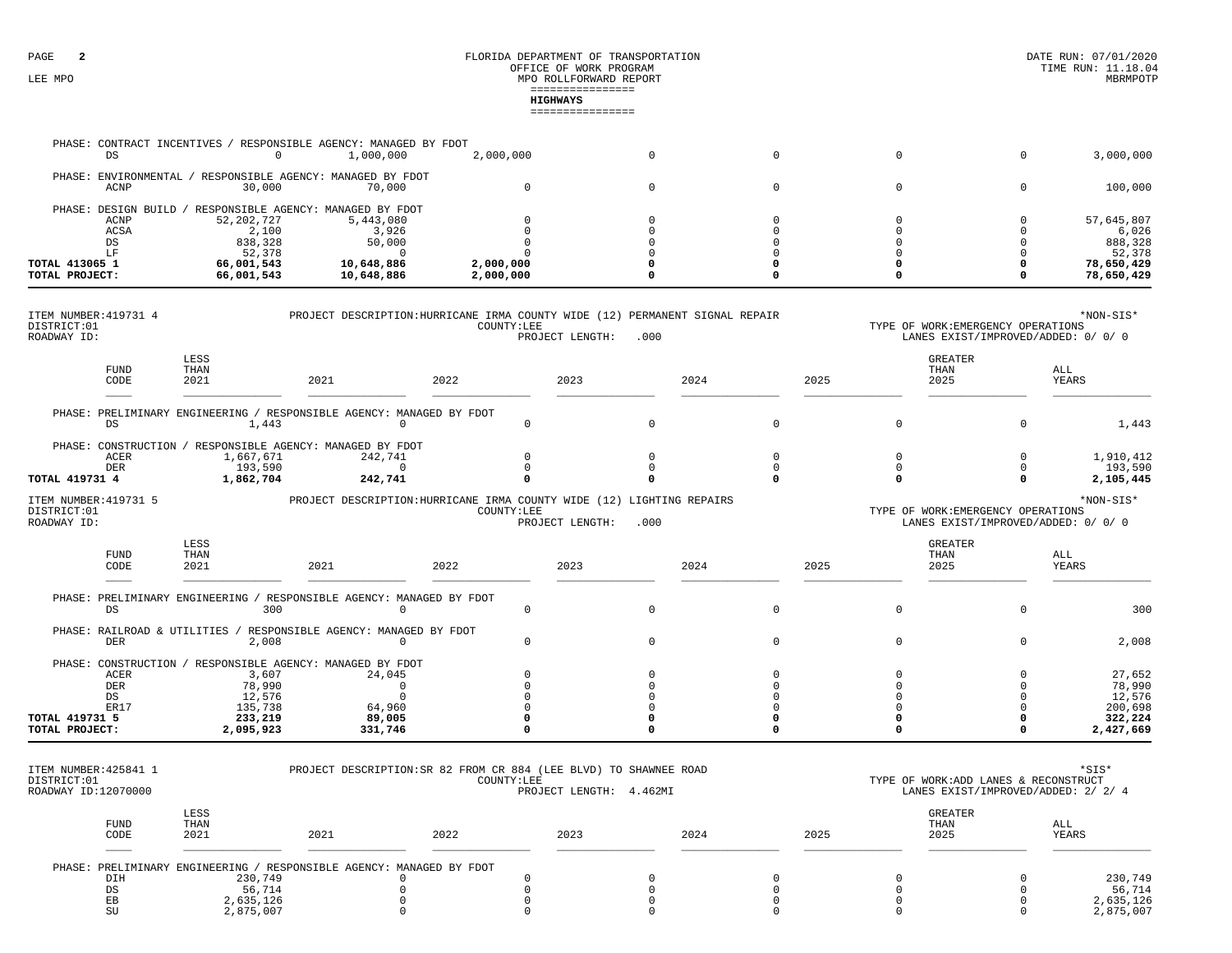| PHASE: RIGHT<br>OF<br>WAY                                   | RESPONSIBLE AGENCY: MANAGED BY      | FDOT                                                           |                               |             |                |                                                                             |             |
|-------------------------------------------------------------|-------------------------------------|----------------------------------------------------------------|-------------------------------|-------------|----------------|-----------------------------------------------------------------------------|-------------|
| ACSU                                                        |                                     |                                                                |                               |             |                |                                                                             |             |
| <b>BNDS</b>                                                 | 1,647,799                           |                                                                |                               |             |                |                                                                             | 1,647,799   |
| <b>BNIR</b>                                                 | 2,726,046                           |                                                                |                               |             |                |                                                                             | 2,726,046   |
| DS                                                          | 572                                 |                                                                |                               |             |                |                                                                             | 572         |
| SU                                                          | 4,055,021                           |                                                                |                               |             |                |                                                                             | 4,055,023   |
| PHASE: RAILROAD & UTILITIES                                 |                                     | RESPONSIBLE AGENCY: MANAGED BY FDOT                            |                               |             |                |                                                                             |             |
| <b>DDR</b>                                                  | 276,989                             |                                                                |                               |             |                |                                                                             | 276,989     |
| LF                                                          | 2,396,951                           |                                                                |                               |             |                | $\Omega$                                                                    | 2,396,951   |
| PHASE: CONSTRUCTION                                         | RESPONSIBLE AGENCY: MANAGED BY FDOT |                                                                |                               |             |                |                                                                             |             |
| <b>DDR</b>                                                  | 2,251,850                           |                                                                |                               |             |                |                                                                             | 2,251,850   |
| DI                                                          | 15,077,269                          |                                                                |                               |             |                |                                                                             | 15,077,269  |
| DIH                                                         | 292,969                             | 52,685                                                         |                               |             |                |                                                                             | 345,654     |
| DS                                                          | 400,013                             |                                                                |                               |             |                |                                                                             | 400,013     |
| LF                                                          | 40,209                              |                                                                |                               |             |                |                                                                             | 40,209      |
| SIWR                                                        | 40,665,318                          |                                                                |                               |             |                |                                                                             | 40,665,318  |
| PHASE:<br>CONTRACT<br>INCENTIVES                            |                                     | / RESPONSIBLE AGENCY: MANAGED BY FDOT                          |                               |             |                |                                                                             |             |
| DS                                                          | 2,500,000                           |                                                                |                               | $\mathbf 0$ |                | $\mathbf{0}$                                                                | 2,500,000   |
| ENVIRONMENTAL<br>PHASE:                                     | RESPONSIBLE AGENCY: MANAGED BY FDOT |                                                                |                               |             |                |                                                                             |             |
| <b>DDR</b>                                                  | 10,428                              |                                                                |                               |             |                |                                                                             | 10,428      |
| TOTAL 425841 1                                              | 78,139,031                          | 52,687                                                         |                               |             |                |                                                                             | 78,191,718  |
| ITEM NUMBER: 425841 2<br>DISTRICT:01<br>ROADWAY ID:12070000 |                                     | PROJECT DESCRIPTION: SR 82 FROM SHAWNEE ROAD TO ALABAMA ROAD S | COUNTY:LEE<br>PROJECT LENGTH: | 2.949MI     |                | TYPE OF WORK:ADD LANES & RECONSTRUCT<br>LANES EXIST/IMPROVED/ADDED: 2/ 2/ 4 | $*$ SIS $*$ |
|                                                             |                                     |                                                                |                               |             |                |                                                                             |             |
| LESS                                                        |                                     |                                                                |                               |             | <b>GREATER</b> |                                                                             |             |

| FUND<br>CODE                 | THAN<br>2021                      | 2021                                | 2022    | 2023         | 2024         | 2025      | THAN<br>2025 | ALL<br>YEARS |
|------------------------------|-----------------------------------|-------------------------------------|---------|--------------|--------------|-----------|--------------|--------------|
| PHASE:<br>PRELIMINARY        | ENGINEERING                       | RESPONSIBLE AGENCY: MANAGED BY FDOT |         |              |              |           |              |              |
| D                            | 504                               |                                     |         |              |              |           |              | 504          |
| <b>DDR</b>                   | 2,521,379                         |                                     |         |              |              |           |              | 2,521,379    |
| DIH                          | 151,184                           |                                     |         |              |              |           |              | 151,184      |
| DS                           | 1,009,741                         |                                     |         |              |              |           |              | 1,009,741    |
| PHASE:<br><b>RTGHT</b><br>OF | RESPONSIBLE AGENCY:<br><b>WAY</b> | MANAGED BY FDOT                     |         |              |              |           |              |              |
| <b>DDR</b>                   | 72,862                            |                                     |         |              |              |           |              | 72,862       |
| DI                           | 65,365                            |                                     |         |              |              |           |              | 65,365       |
| DIH                          | 48,389                            |                                     |         |              |              |           |              | 48,389       |
| <b>DS</b>                    | 34,292                            |                                     |         |              |              |           |              | 34,292       |
| CONSTRUCTION<br>PHASE:       | RESPONSIBLE AGENCY:               | MANAGED BY FDOT                     |         |              |              |           |              |              |
| <b>DDR</b>                   | 5,429                             |                                     |         |              |              |           |              | 5,429        |
| DIH                          | 70,316                            | 14,317                              |         |              |              |           |              | 84,633       |
| DS                           | 37,855                            |                                     |         |              |              |           |              | 37,855       |
| SIB1                         | 25,326,724                        | 8,329,254                           |         |              |              |           |              | 33,655,978   |
| PHASE:                       | CONTRACT INCENTIVES               | RESPONSIBLE AGENCY: MANAGED BY FDOT |         |              |              |           |              |              |
| SIB1                         |                                   | 1,300,000                           |         |              |              |           | $\Omega$     | 1,300,000    |
| PHASE:<br>ENVIRONMENTAL      |                                   | RESPONSIBLE AGENCY: MANAGED BY FDOT |         |              |              |           |              |              |
| <b>DDR</b>                   | 94,844                            |                                     |         |              |              |           |              | 94,844       |
| REPAYMENTS<br>PHASE:         |                                   | RESPONSIBLE AGENCY: MANAGED BY FDOT |         |              |              |           |              |              |
| <b>DDR</b>                   |                                   |                                     |         |              |              | 1,595,027 |              | 1,595,027    |
| DI                           |                                   |                                     | 575,848 | 10, 415, 322 | 16, 361, 581 | 5,242,016 | 766,184      | 33,360,951   |
| TOTAL 425841 2               | 29,438,884                        | 9,643,571                           | 575,848 | 10,415,322   | 16,361,581   | 6,837,043 | 766,184      | 74,038,433   |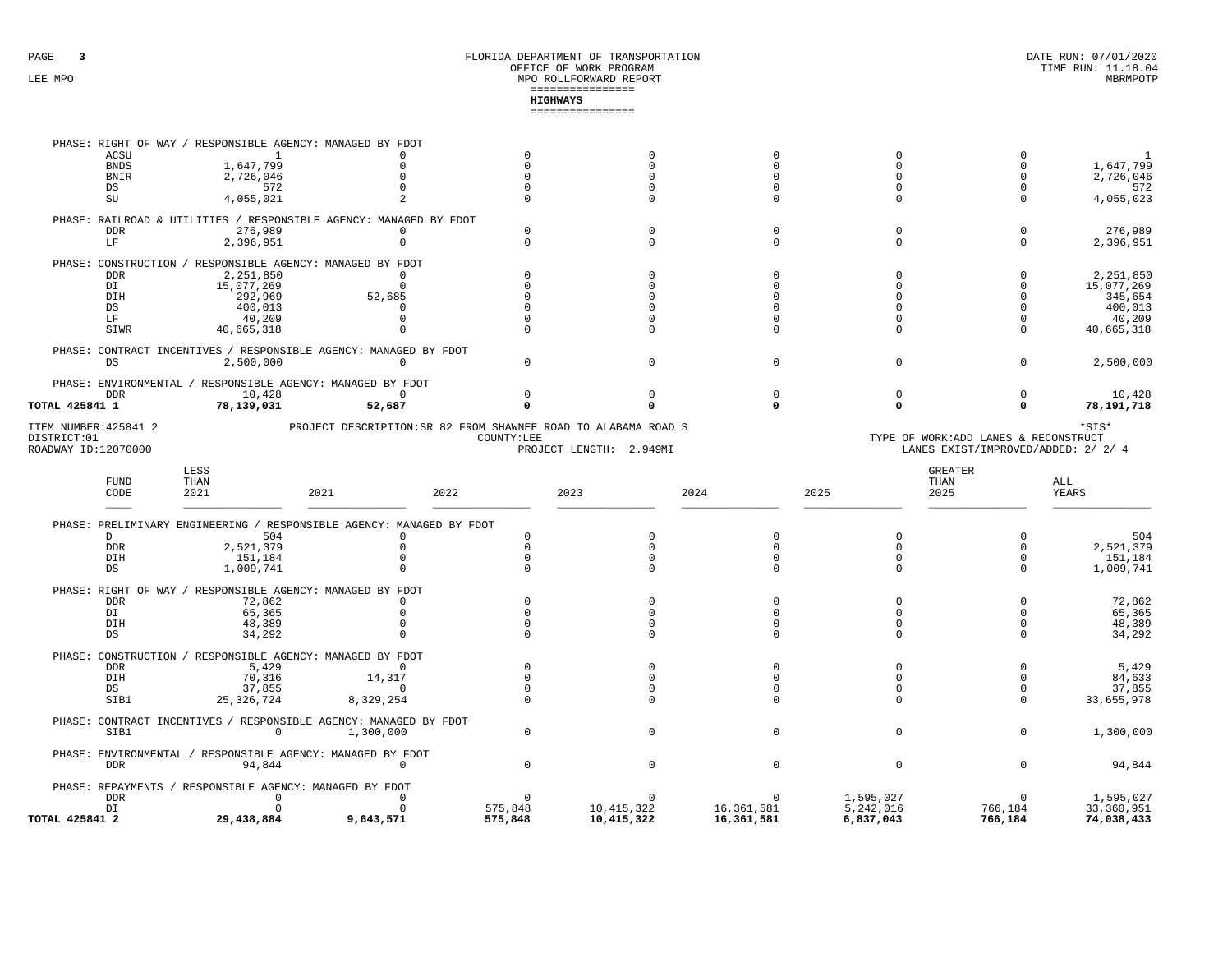| ITEM NUMBER: 425841 3<br>DISTRICT:01<br>ROADWAY ID:12070000 | PROJECT DESCRIPTION: SR 82 FROM ALABAMA ROAD S TO HOMESTEAD ROAD S    | $*$ SIS $*$<br>TYPE OF WORK:ADD LANES & RECONSTRUCT<br>LANES EXIST/IMPROVED/ADDED: 2/ 0/ 2 |            |            |           |                                |              |
|-------------------------------------------------------------|-----------------------------------------------------------------------|--------------------------------------------------------------------------------------------|------------|------------|-----------|--------------------------------|--------------|
| LESS<br>THAN<br><b>FUND</b><br>CODE<br>2021                 | 2021                                                                  | 2022                                                                                       | 2023       | 2024       | 2025      | <b>GREATER</b><br>THAN<br>2025 | ALL<br>YEARS |
| PHASE:<br>PRELIMINARY ENGINEERING                           | RESPONSIBLE AGENCY:                                                   | MANAGED BY FDOT                                                                            |            |            |           |                                |              |
| 155,338<br><b>DDR</b>                                       |                                                                       |                                                                                            |            |            |           |                                | 155,338      |
| 222,151<br>DIH                                              |                                                                       |                                                                                            |            |            |           | 0                              | 222,151      |
| DS<br>3,527,941                                             |                                                                       |                                                                                            |            | $\Omega$   | $\Omega$  | $\Omega$                       | 3,527,941    |
| RESPONSIBLE AGENCY:<br>PHASE:<br>RIGHT<br>OF WAY            | MANAGED BY FDOT                                                       |                                                                                            |            |            |           |                                |              |
| 3, 258, 212<br><b>DDR</b>                                   | 829,651                                                               |                                                                                            |            | $\Omega$   | $\circ$   | 0                              | 4,087,863    |
| DIH<br>80,926                                               | 39,806                                                                |                                                                                            |            |            | $\Omega$  | $\mathbf 0$                    | 120,732      |
| DS<br>204,690                                               | $\Omega$                                                              |                                                                                            |            | $\Omega$   | $\Omega$  | $\Omega$                       | 204,690      |
| CONSTRUCTION<br>PHASE:                                      | RESPONSIBLE AGENCY: MANAGED BY FDOT                                   |                                                                                            |            |            |           |                                |              |
| 15,789,407<br><b>DDR</b>                                    |                                                                       |                                                                                            |            |            |           |                                | 15,789,407   |
| DI<br>14,350,947                                            |                                                                       |                                                                                            |            |            |           |                                | 14,350,947   |
| DIH<br>133,467                                              | 4,040                                                                 |                                                                                            |            |            |           |                                | 137,507      |
| $_{\rm DS}$<br>87,060                                       |                                                                       |                                                                                            |            |            |           |                                | 87,060       |
| LF<br>106,125                                               |                                                                       |                                                                                            |            | $\Omega$   | $\Omega$  | $\Omega$                       | 106,125      |
| CONTRACT INCENTIVES<br>PHASE:                               | RESPONSIBLE AGENCY: MANAGED BY FDOT                                   |                                                                                            |            |            |           |                                |              |
| $\mathbf 0$<br><b>STED</b>                                  | 2,050,000                                                             |                                                                                            | $\Omega$   | $\Omega$   | $\Omega$  | $\mathbf 0$                    | 2,050,000    |
| PHASE: ENVIRONMENTAL /                                      | RESPONSIBLE AGENCY: MANAGED BY FDOT                                   |                                                                                            |            |            |           |                                |              |
| 20,812<br><b>DDR</b>                                        | $\Omega$                                                              |                                                                                            |            |            |           |                                | 20,812       |
| TOTAL 425841 3<br>37,937,076                                | 2,923,497                                                             |                                                                                            |            |            |           |                                | 40,860,573   |
| 145,514,991<br>TOTAL PROJECT:                               | 12,619,755                                                            | 575,848                                                                                    | 10,415,322 | 16,361,581 | 6,837,043 | 766,184                        | 193,090,724  |
|                                                             |                                                                       |                                                                                            |            |            |           |                                |              |
| ITEM NUMBER: 430892 1                                       | PROJECT DESCRIPTION: CHIQUITA BLVD FROM SR 78 (PINE ISLAND) NW 4TH ST |                                                                                            |            |            |           |                                | *NON-SIS*    |

| TIEM MOMBER. FOOGST<br>DISTRICT:01<br>ROADWAY ID:12000141 |                     |                                     | RKOUBLI DESCRIPTION CHIQUITA BEVD FROM SR 70 (PINE ISBAND) NW 4IN SI                        | COUNTY:LEE<br>PROJECT LENGTH: 1.403MI | TYPE OF WORK: SIDEWALK |      | ™UN-DID<br>LANES EXIST/IMPROVED/ADDED: 4/ 0/ 0 |          |              |
|-----------------------------------------------------------|---------------------|-------------------------------------|---------------------------------------------------------------------------------------------|---------------------------------------|------------------------|------|------------------------------------------------|----------|--------------|
|                                                           | <b>FUND</b><br>CODE | LESS<br>THAN<br>2021<br>2021        | 2022                                                                                        | 2023                                  | 2024                   | 2025 | <b>GREATER</b><br>THAN<br>2025                 |          | ALL<br>YEARS |
|                                                           | ACTU                | 75,000                              | PHASE: PRELIMINARY ENGINEERING / RESPONSIBLE AGENCY: MANAGED BY CITY OF CAPE CORAL<br>1,000 |                                       |                        |      |                                                | $\Omega$ | 76,000       |
|                                                           |                     |                                     | PHASE: CONSTRUCTION / RESPONSIBLE AGENCY: MANAGED BY CITY OF CAPE CORAL                     |                                       |                        |      |                                                |          |              |
|                                                           | LFP                 | 9,889                               |                                                                                             |                                       |                        |      |                                                |          | 9,889        |
|                                                           | TALT                | 265,693                             |                                                                                             |                                       |                        |      |                                                |          | 265,693      |
|                                                           | PHASE: CONSTRUCTION | RESPONSIBLE AGENCY: MANAGED BY FDOT |                                                                                             |                                       |                        |      |                                                |          |              |
|                                                           | TALT                |                                     | 957                                                                                         |                                       |                        |      |                                                |          | 957          |
| TOTAL 430892 1                                            |                     | 350,582                             | 1,957                                                                                       |                                       |                        |      |                                                |          | 352,539      |
| TOTAL PROJECT:                                            |                     | 350,582                             | 1,957                                                                                       |                                       |                        |      |                                                |          | 352,539      |
|                                                           |                     |                                     |                                                                                             |                                       |                        |      |                                                |          |              |

| ITEM NUMBER: 431313 1<br>DISTRICT:01<br>ROADWAY ID:12010000 |                      | PROJECT DESCRIPTION: US 41 (SR 45) FROM WINKLER AVENUE TO SR 82<br>TYPE OF WORK:RESURFACING<br>COUNTY:LEE<br>LANES EXIST/IMPROVED/ADDED: 3/ 3/ 0<br>PROJECT LENGTH:<br>2.476MI |                                                                      |      |      |      |                                |  |                    |  |
|-------------------------------------------------------------|----------------------|--------------------------------------------------------------------------------------------------------------------------------------------------------------------------------|----------------------------------------------------------------------|------|------|------|--------------------------------|--|--------------------|--|
| <b>FUND</b><br>CODE<br>____                                 | LESS<br>THAN<br>2021 | 2021                                                                                                                                                                           | 2022                                                                 | 2023 | 2024 | 2025 | <b>GREATER</b><br>THAN<br>2025 |  | ALL<br>YEARS       |  |
| DIH<br>DS                                                   |                      | 178,132<br>872,427                                                                                                                                                             | PHASE: PRELIMINARY ENGINEERING / RESPONSIBLE AGENCY: MANAGED BY FDOT |      |      |      |                                |  | 178,132<br>872,427 |  |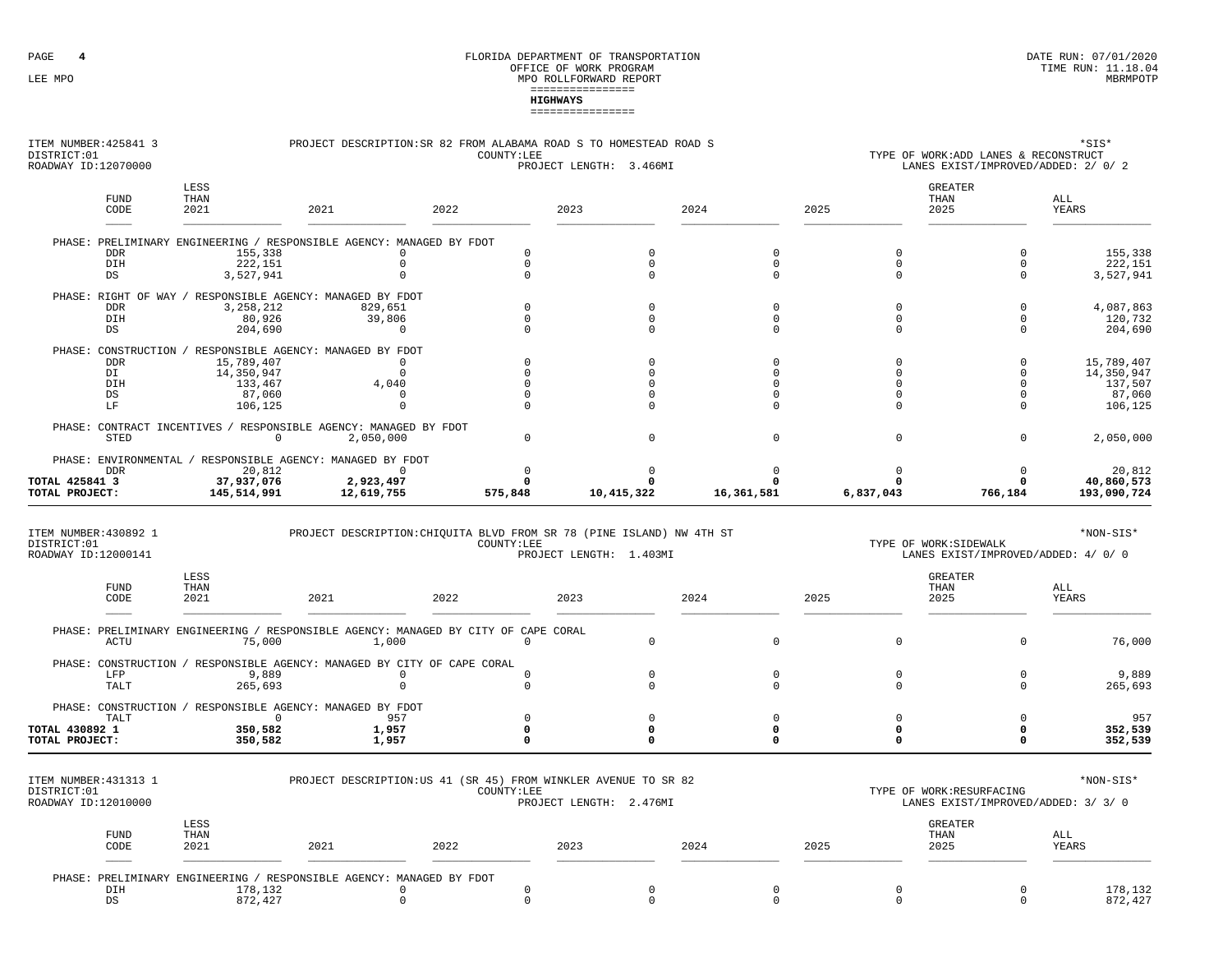#### FLORIDA DEPARTMENT OF TRANSPORTATION OFFICE OF WORK PROGRAM LEE MPO  $\,$  MPO ROLLFORWARD REPORT  $\,$ ================**HIGHWAYS**================

| TOTAL PROJECT: |                             | 27,692,350                                                 | 552,155                             |  |  | 28, 244, 505 |
|----------------|-----------------------------|------------------------------------------------------------|-------------------------------------|--|--|--------------|
| TOTAL 431313 1 |                             | 27,692,350                                                 | 552,155                             |  |  | 28, 244, 505 |
|                |                             | 600,000                                                    |                                     |  |  | 600,000      |
|                | <b>DDR</b>                  | 111,103                                                    |                                     |  |  | 111,103      |
|                |                             | PHASE: ENVIRONMENTAL / RESPONSIBLE AGENCY: MANAGED BY FDOT |                                     |  |  |              |
|                | SA                          | 118,671                                                    | 549                                 |  |  | 119,220      |
|                | NHRE                        | 4,484,087                                                  |                                     |  |  | 4,484,087    |
|                | LF                          | 4,047,392                                                  |                                     |  |  | 4,047,392    |
|                | HSP                         | 1,822,937                                                  |                                     |  |  | 1,822,937    |
|                | DS                          | 98,000                                                     |                                     |  |  | 98,000       |
|                | DIH                         | 7,891                                                      |                                     |  |  | 7,891        |
|                | <b>DDR</b>                  | 9,065,418                                                  |                                     |  |  | 9,065,418    |
|                | ACSS                        | 1,393                                                      |                                     |  |  | 1,393        |
|                | ACSA                        | 97,579                                                     | 16,374                              |  |  | 113,953      |
|                | PHASE: CONSTRUCTION         | RESPONSIBLE AGENCY: MANAGED BY FDOT                        |                                     |  |  |              |
|                | LF                          | 5,902,320                                                  | 535,232                             |  |  | 6,437,552    |
|                | <b>DDR</b>                  | 285,000                                                    |                                     |  |  | 285,000      |
|                | PHASE: RAILROAD & UTILITIES |                                                            | RESPONSIBLE AGENCY: MANAGED BY FDOT |  |  |              |

| ITEM NUMBER: 431324 1<br>DISTRICT:01<br>ROADWAY ID:12000000 |                      | PROJECT DESCRIPTION: JEFFCOTT STREET FROM US 41 (SR 45) TO FOWLER STREET<br>COUNTY:LEE<br>TYPE OF WORK: SIDEWALK<br>PROJECT LENGTH:<br>LANES EXIST/IMPROVED/ADDED: 0/ 0/ 0<br>.613MI |      |      |      |              |         |              |  |
|-------------------------------------------------------------|----------------------|--------------------------------------------------------------------------------------------------------------------------------------------------------------------------------------|------|------|------|--------------|---------|--------------|--|
| <b>FUND</b><br>CODE                                         | LESS<br>THAN<br>2021 | 2022<br>2021                                                                                                                                                                         | 2023 | 2024 | 2025 | THAN<br>2025 | GREATER | ALL<br>YEARS |  |
|                                                             |                      | PHASE: PRELIMINARY ENGINEERING / RESPONSIBLE AGENCY: MANAGED BY FDOT                                                                                                                 |      |      |      |              |         |              |  |
| TALT                                                        | 10,035               |                                                                                                                                                                                      |      |      |      |              |         | 10,035       |  |
| TALU                                                        | 154,463              |                                                                                                                                                                                      |      |      |      |              |         | 154,463      |  |
| PHASE: CONSTRUCTION                                         |                      | RESPONSIBLE AGENCY: MANAGED BY FDOT                                                                                                                                                  |      |      |      |              |         |              |  |
| ACTA                                                        | 62,112               | 2,580                                                                                                                                                                                |      |      |      |              |         | 64,692       |  |
| TALT                                                        | 485,382              | 5,362                                                                                                                                                                                |      |      |      |              |         | 490,744      |  |
| TOTAL 431324 1                                              | 711,992              | 7,942                                                                                                                                                                                |      |      |      |              |         | 719,934      |  |
| TOTAL PROJECT:                                              | 711,992              | 7,942                                                                                                                                                                                |      |      |      |              |         | 719,934      |  |

| ITEM NUMBER: 431329 1            | PROJECT DESCRIPTION: SE 8TH STREET FROM SANTA BARBARA BLVD TO CULTURAL PARK BLVD |                                     |                              |      |      |                        | *NON-SIS* |
|----------------------------------|----------------------------------------------------------------------------------|-------------------------------------|------------------------------|------|------|------------------------|-----------|
| DISTRICT:01                      |                                                                                  | COUNTY:LEE                          | PROJECT LENGTH:<br>$.001$ MI |      |      | TYPE OF WORK: SIDEWALK |           |
| ROADWAY ID:12000000              |                                                                                  | LANES EXIST/IMPROVED/ADDED: 0/ 0/ 0 |                              |      |      |                        |           |
| LESS<br>THAN<br>FUND             |                                                                                  |                                     |                              |      |      | <b>GREATER</b><br>THAN | ALL       |
| 2021<br>CODE                     | 2021                                                                             | 2022                                | 2023                         | 2024 | 2025 | 2025                   | YEARS     |
| ____                             |                                                                                  |                                     |                              |      |      |                        |           |
| PHASE: CONSTRUCTION /            | ' RESPONSIBLE AGENCY: MANAGED BY CITY OF CAPE CORAL                              |                                     |                              |      |      |                        |           |
| 20,000                           |                                                                                  |                                     |                              |      |      |                        | 20,000    |
| 245,568<br>TALT                  | 1,000                                                                            |                                     |                              |      |      |                        | 246,568   |
| <b>TOTAL 431329 1</b><br>265,568 | 1,000                                                                            |                                     |                              |      |      |                        | 266,568   |
| 265,568<br>TOTAL PROJECT:        | 1,000                                                                            |                                     |                              |      |      |                        | 266,568   |
|                                  |                                                                                  |                                     |                              |      |      |                        |           |

| ITEM NUMBER: 431330 1<br>DISTRICT:01<br>ROADWAY ID:12000564 |                      |                                                                                              | PROJECT DESCRIPTION: CAPE CORAL SIDEWALKS | COUNTY:LEE<br>PROJECT LENGTH: | .617MT |      | TYPE OF WORK: SIDEWALK         | *NON-SIS*<br>LANES EXIST/IMPROVED/ADDED: 4/ 0/ 0 |        |  |
|-------------------------------------------------------------|----------------------|----------------------------------------------------------------------------------------------|-------------------------------------------|-------------------------------|--------|------|--------------------------------|--------------------------------------------------|--------|--|
| <b>FUND</b><br>CODE                                         | LESS<br>THAN<br>2021 | 2021                                                                                         | 2022                                      | 2023                          | 2024   | 2025 | <b>GREATER</b><br>THAN<br>2025 | ALL                                              | YEARS  |  |
| <b>TAL1</b>                                                 |                      | PHASE: PRELIMINARY ENGINEERING / RESPONSIBLE AGENCY: MANAGED BY CITY OF CAPE CORAL<br>65,000 | 1,000                                     |                               |        |      |                                |                                                  | 66,000 |  |

65,000 1,000 0 0 0 0 0 66,000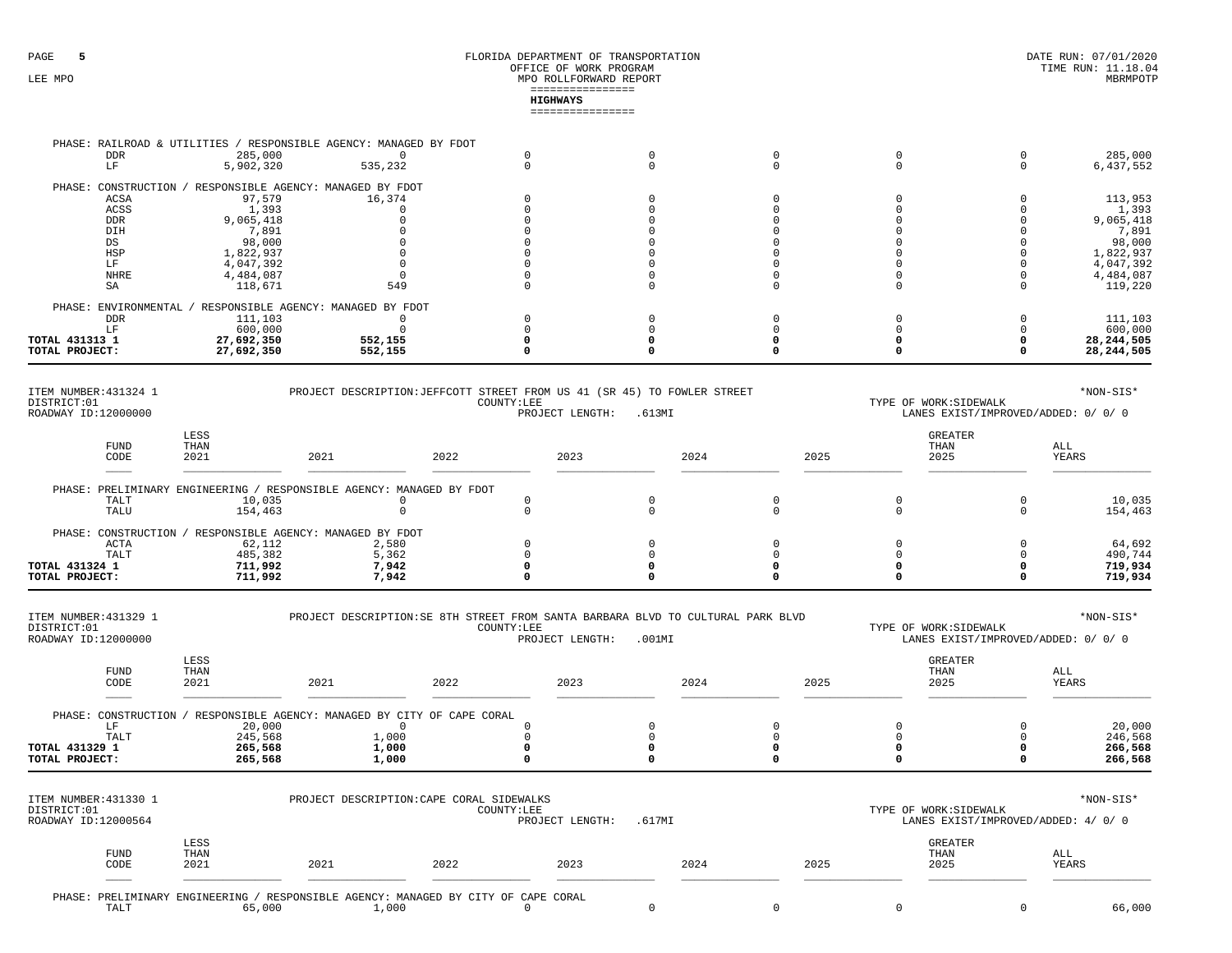| LFP<br>$\operatorname{SU}$                                  | 0<br>$\mathbf 0$          | PHASE: CONSTRUCTION / RESPONSIBLE AGENCY: MANAGED BY CITY OF CAPE CORAL<br>0<br>$\mathbb O$   | 81,077<br>100,334           | $\mathbf 0$<br>$\mathbf{0}$ | $\mathbf 0$<br>$\mathbf 0$ | $\mathsf{O}$<br>$\mathsf{O}$ | $\mathbb O$<br>$\mathbf 0$                                                 | 81,077<br>100,334      |
|-------------------------------------------------------------|---------------------------|-----------------------------------------------------------------------------------------------|-----------------------------|-----------------------------|----------------------------|------------------------------|----------------------------------------------------------------------------|------------------------|
| TALU<br>TOTAL 431330 1                                      | $\mathbf 0$<br>65,000     | $\mathbf 0$<br>1,000                                                                          | 130,091<br>311,502          | 0<br>0                      | 0<br>$\mathbf 0$           | 0<br>$\Omega$                | 0<br>$\Omega$                                                              | 130,091<br>377,502     |
| TOTAL PROJECT:                                              | 65,000                    | 1,000                                                                                         | 311,502                     | 0                           | $\Omega$                   | $\mathbf 0$                  | 0                                                                          | 377,502                |
| ITEM NUMBER: 431331 1<br>DISTRICT:01<br>ROADWAY ID:         |                           | PROJECT DESCRIPTION: SW 20TH AVE FROM 30TH TERRACE TO VETERAN PKWY                            | COUNTY:LEE                  | PROJECT LENGTH:<br>.000     |                            |                              | TYPE OF WORK: SIDEWALK<br>LANES EXIST/IMPROVED/ADDED: 0/ 0/ 0              | *NON-SIS*              |
| ${\tt FUND}$<br>CODE                                        | LESS<br>THAN<br>2021      | 2021                                                                                          | 2022                        | 2023                        | 2024                       | 2025                         | <b>GREATER</b><br>THAN<br>2025                                             | ALL<br>YEARS           |
|                                                             |                           | PHASE: CONSTRUCTION / RESPONSIBLE AGENCY: MANAGED BY CITY OF CAPE CORAL                       |                             |                             |                            |                              |                                                                            |                        |
| <b>ACTA</b><br>TALT                                         | $\circ$<br>122,712        | 1,000<br>0                                                                                    | $\Omega$<br>$\Omega$        | $\Omega$<br>$\Omega$        | $\Omega$<br>$\Omega$       | $\mathbf 0$<br>$\mathbf 0$   | $\Omega$<br>$\mathbf 0$                                                    | 1,000<br>122,712       |
| TOTAL 431331 1<br>TOTAL PROJECT:                            | 122,712<br>122,712        | 1,000<br>1,000                                                                                | 0<br>$\Omega$               | 0<br>0                      | 0<br>0                     | 0<br>0                       | $\Omega$<br>$\Omega$                                                       | 123,712<br>123,712     |
| <b>FUND</b><br>CODE                                         | LESS<br>THAN<br>2021      | 2021                                                                                          | 2022                        | 2023                        | 2024                       | 2025                         | <b>GREATER</b><br>THAN<br>2025                                             | ALL<br>YEARS           |
|                                                             |                           |                                                                                               |                             |                             |                            |                              |                                                                            |                        |
|                                                             |                           | PHASE: PRELIMINARY ENGINEERING / RESPONSIBLE AGENCY: MANAGED BY FDOT                          |                             |                             |                            |                              |                                                                            |                        |
| ACSU                                                        | 176,928                   | $\Omega$                                                                                      | $\mathbf{0}$                | $\mathbf 0$                 | $\mathbf 0$                | $\circ$                      | $\mathbf 0$                                                                | 176,928                |
| DS<br>SU                                                    | 7,878<br>2,163,289        | $\mathbf 0$<br>37,559                                                                         | $\circ$<br>$\mathbf{0}$     | $\mathbf{0}$<br>0           | $\mathbf 0$<br>$\Omega$    | $\circ$<br>0                 | $\mathbf 0$<br>0                                                           | 7,878<br>2,200,848     |
|                                                             |                           | PHASE: CONSTRUCTION / RESPONSIBLE AGENCY: MANAGED BY FDOT                                     |                             | $\Omega$                    |                            |                              |                                                                            |                        |
| SU<br>TALU                                                  | $\overline{0}$<br>$\circ$ | $\circ$<br>$\mathbf 0$                                                                        | 5,575,618<br>414,795        | $\Omega$                    | $\Omega$<br>$\Omega$       | $\circ$<br>$\mathbf 0$       | $\mathbf 0$<br>$\mathbf 0$                                                 | 5,575,618<br>414,795   |
| TOTAL 433726 2<br>TOTAL PROJECT:                            | 2,348,095<br>2,348,095    | 37,559<br>37,559                                                                              | 5,990,413<br>5,990,413      | $\Omega$<br>0               | $\Omega$<br>$\Omega$       | $\mathbf 0$<br>$\mathbf 0$   | $\Omega$<br>$\Omega$                                                       | 8,376,067<br>8,376,067 |
| ITEM NUMBER: 434898 1<br>DISTRICT:01<br>ROADWAY ID:12040000 |                           | PROJECT DESCRIPTION: SR 867 FROM DEAN WAY TO RIVER PALM COURT RD                              | COUNTY:LEE                  | PROJECT LENGTH:<br>.243MI   |                            |                              | TYPE OF WORK: DRAINAGE IMPROVEMENTS<br>LANES EXIST/IMPROVED/ADDED: 2/ 0/ 0 | *NON-SIS*              |
| <b>FUND</b><br>CODE                                         | LESS<br>THAN<br>2021      | 2021                                                                                          | 2022                        | 2023                        | 2024                       | 2025                         | <b>GREATER</b><br>THAN<br>2025                                             | ALL<br>YEARS           |
| DIH<br>DS                                                   | 37,406<br>50,682          | PHASE: PRELIMINARY ENGINEERING / RESPONSIBLE AGENCY: MANAGED BY FDOT<br>238<br>$\overline{0}$ | $\mathbb O$<br>$\mathbf{0}$ | $\mathbf 0$<br>$\mathbf{0}$ | $\mathbb O$<br>$\mathbf 0$ | $\mathsf{O}$<br>$\mathsf{O}$ | $\mathbb O$<br>$\mathbf 0$                                                 | 37,644<br>50,682       |
|                                                             |                           | PHASE: RAILROAD & UTILITIES / RESPONSIBLE AGENCY: MANAGED BY FDOT                             |                             |                             |                            |                              |                                                                            |                        |
| <b>DDR</b><br>LF                                            | 15,615<br>80,810          | $\overline{0}$<br>8,081                                                                       | $\mathbf{0}$<br>$\Omega$    | $\mathbf{0}$<br>$\Omega$    | $\mathbf 0$<br>$\Omega$    | $\mathbf 0$<br>$\Omega$      | $\mathbf 0$<br>$\Omega$                                                    | 15,615<br>88,891       |
|                                                             |                           | PHASE: CONSTRUCTION / RESPONSIBLE AGENCY: MANAGED BY FDOT<br>$\Omega$                         | $\Omega$                    | 0                           | $\Omega$                   |                              | $\Omega$                                                                   | 878,579                |
| <b>DDR</b><br>DIH                                           | 878,579<br>6,662          | 13,858                                                                                        | 0                           | 0                           | $\Omega$                   | $\mathbf 0$<br>$\mathbf 0$   | $\Omega$                                                                   | 20,520                 |
| DS                                                          | 943                       | $\mathbf 0$                                                                                   | $\Omega$                    | $\Omega$                    | $\Omega$                   | $\Omega$                     | $\Omega$                                                                   | 943                    |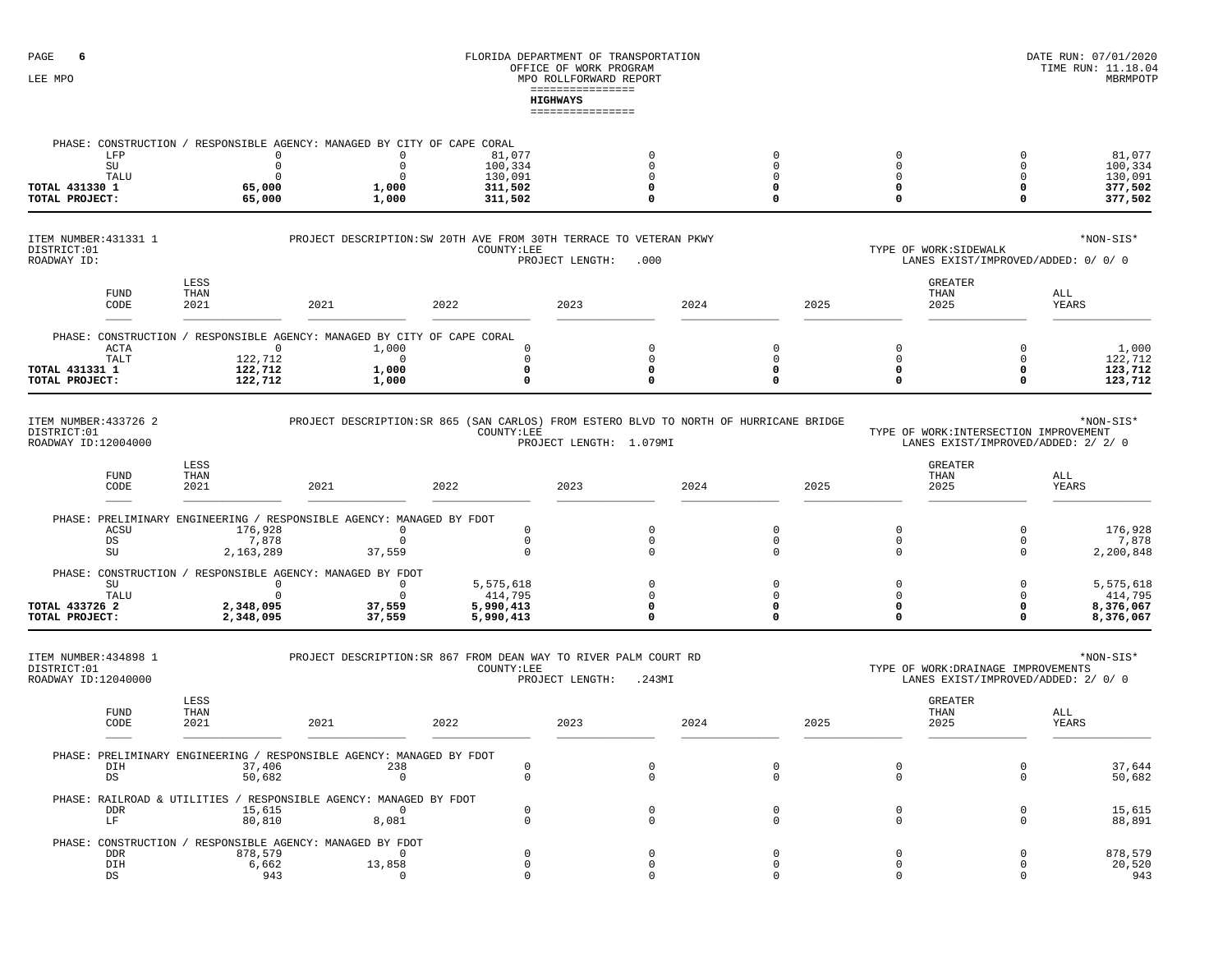| $7\phantom{.0}$<br>PAGE<br>LEE MPO                                           |                                                     |                                                                                                    |                                                 | FLORIDA DEPARTMENT OF TRANSPORTATION<br>OFFICE OF WORK PROGRAM<br>MPO ROLLFORWARD REPORT |                                             |      |                                                    |                                     |                                                                     | DATE RUN: 07/01/2020<br>TIME RUN: 11.18.04<br>MBRMPOTF |
|------------------------------------------------------------------------------|-----------------------------------------------------|----------------------------------------------------------------------------------------------------|-------------------------------------------------|------------------------------------------------------------------------------------------|---------------------------------------------|------|----------------------------------------------------|-------------------------------------|---------------------------------------------------------------------|--------------------------------------------------------|
|                                                                              |                                                     |                                                                                                    |                                                 | ----------------<br><b>HIGHWAYS</b><br>================                                  |                                             |      |                                                    |                                     |                                                                     |                                                        |
| LF<br>TOTAL 434898 1<br>TOTAL PROJECT:                                       | 4,041<br>1,074,738<br>1,074,738                     | $\mathbf 0$<br>22,177<br>22,177                                                                    | $\Omega$<br>0<br>0                              |                                                                                          | $\circ$<br>$\mathbf 0$<br>0                 |      | $\mathbf 0$<br>$\mathbf 0$<br>$\Omega$             | $\circ$<br>$\mathbf 0$<br>$\Omega$  | $\Omega$<br>$\mathbf 0$<br>0                                        | 4,041<br>1,096,915<br>1,096,915                        |
| ITEM NUMBER: 434964 2<br>DISTRICT:01<br>ROADWAY ID:12011000                  |                                                     | PROJECT DESCRIPTION: SR 739 (METRO PKWY) FROM WAREHOUSE ROAD TO HANSON STREET                      | COUNTY:LEE                                      | PROJECT LENGTH:                                                                          | .736MI                                      |      |                                                    |                                     | TYPE OF WORK:RESURFACING<br>LANES EXIST/IMPROVED/ADDED: 2/ 2/ 0     | *NON-SIS*                                              |
| <b>FUND</b><br>CODE                                                          | LESS<br>THAN<br>2021                                | 2021                                                                                               | 2022                                            | 2023                                                                                     |                                             | 2024 | 2025                                               |                                     | <b>GREATER</b><br>THAN<br>2025                                      | ALL<br>YEARS                                           |
| PHASE: CONSTRUCTION<br><b>DDR</b><br>DIH<br>TOTAL 434964 2<br>TOTAL PROJECT: | 1,554,980<br>$\mathbf{0}$<br>1,554,980<br>1,554,980 | / RESPONSIBLE AGENCY: MANAGED BY CITY OF FORT MYERS<br>$\mathbf 0$<br>500<br>500<br>500            | $\Omega$<br>$\mathbf 0$<br>$\Omega$<br>$\Omega$ |                                                                                          | $\mathbf 0$<br>$\mathbf 0$<br>0<br>$\Omega$ |      | $\mathbf 0$<br>$\mathbb O$<br>$\Omega$<br>$\Omega$ | $\Omega$<br>0<br>0<br>$\Omega$      | $\Omega$<br>0<br>0<br>0                                             | 1,554,980<br>500<br>1,555,480<br>1,555,480             |
| ITEM NUMBER: 434993 1<br>DISTRICT:01<br>ROADWAY ID:12000145                  |                                                     | PROJECT DESCRIPTION: TROPICANA PKWY FROM W BURNT STORE RD TO W OF CHIOUITA BLVD                    | COUNTY:LEE                                      | PROJECT LENGTH: 2.012MI                                                                  |                                             |      |                                                    |                                     | TYPE OF WORK: SIDEWALK<br>LANES EXIST/IMPROVED/ADDED: 4/ 4/ 0       | *NON-SIS*                                              |
| <b>FUND</b><br>CODE                                                          | LESS<br>THAN<br>2021                                | 2021                                                                                               | 2022                                            | 2023                                                                                     |                                             | 2024 | 2025                                               |                                     | <b>GREATER</b><br>THAN<br>2025                                      | ALL<br>YEARS                                           |
| LFP                                                                          | 90,720                                              | PHASE: PRELIMINARY ENGINEERING / RESPONSIBLE AGENCY: MANAGED BY CITY OF CAPE CORAL<br>$\Omega$     | $\mathbf 0$                                     |                                                                                          | $\mathbf 0$                                 |      | $\mathbf 0$                                        | $\mathbf 0$                         | $\Omega$                                                            | 90,720                                                 |
| ACSU<br>TOTAL 434993 1<br>TOTAL PROJECT:                                     | 459,807<br>550,527<br>550,527                       | PHASE: CONSTRUCTION / RESPONSIBLE AGENCY: MANAGED BY CITY OF CAPE CORAL<br>1,000<br>1,000<br>1,000 | $\mathbf 0$<br>$\mathbf 0$<br>$\Omega$          |                                                                                          | $\mathsf{O}$<br>0<br>0                      |      | $\mathbb O$<br>0<br>$\mathbf 0$                    | 0<br>0<br>$\Omega$                  | 0<br>$\mathbf 0$<br>$\mathbf{o}$                                    | 460,807<br>551,527<br>551,527                          |
| ITEM NUMBER: 435022 1<br>DISTRICT:01<br>ROADWAY ID:12570000                  |                                                     | PROJECT DESCRIPTION: SIX MILE CYPRESS PKWY FROM WINKLER AVE EXT TO CHALLENGER BLVD                 | COUNTY:LEE                                      | PROJECT LENGTH:                                                                          | .837MI                                      |      |                                                    |                                     | TYPE OF WORK:BIKE PATH/TRAIL<br>LANES EXIST/IMPROVED/ADDED: 5/ 0/ 0 | *NON-SIS*                                              |
| FUND<br>CODE                                                                 | LESS<br>THAN<br>2021                                | 2021                                                                                               | 2022                                            | 2023                                                                                     |                                             | 2024 | 2025                                               |                                     | <b>GREATER</b><br>THAN<br>2025                                      | ALL<br>YEARS                                           |
| LFP                                                                          | 47,660                                              | PHASE: PRELIMINARY ENGINEERING / RESPONSIBLE AGENCY: MANAGED BY CITY OF FORT MYERS<br>$\mathbf 0$  | $\circ$                                         |                                                                                          | $\mathbf 0$                                 |      | $\mathbf 0$                                        | $\Omega$                            | $\Omega$                                                            | 47,660                                                 |
| ACSU                                                                         | 370,994                                             | PHASE: CONSTRUCTION / RESPONSIBLE AGENCY: MANAGED BY CITY OF FORT MYERS<br>$\mathbf 0$             | $\mathbf 0$                                     |                                                                                          | $\mathsf{O}$                                |      | $\mathbf 0$                                        | $\mathsf{O}\xspace$                 | $\mathbf 0$                                                         | 370,994                                                |
| ACSU<br>TOTAL 435022 1<br>TOTAL PROJECT:                                     | $\Omega$<br>418,654<br>418,654                      | PHASE: CONSTRUCTION / RESPONSIBLE AGENCY: MANAGED BY FDOT<br>267<br>267<br>267                     | $\mathbf 0$<br>0<br>$\mathbf 0$                 |                                                                                          | $\circ$<br>0<br>0                           |      | $\mathbf 0$<br>$\Omega$<br>$\Omega$                | $\mathbf 0$<br>$\Omega$<br>$\Omega$ | $\Omega$<br>0<br>0                                                  | 267<br>418,921<br>418,921                              |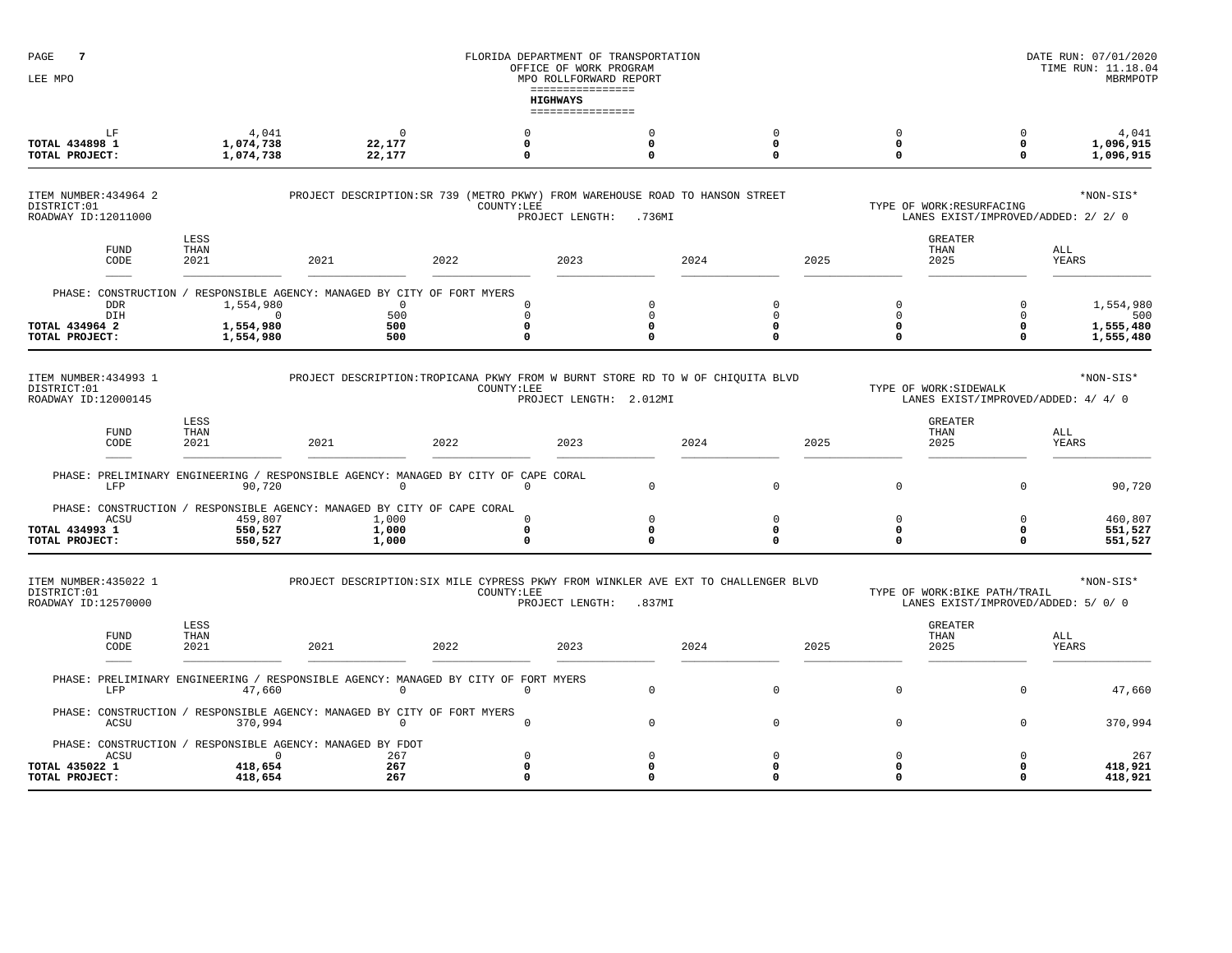| ITEM NUMBER: 435351 2<br>DISTRICT:01<br>ROADWAY ID:         |                              | PROJECT DESCRIPTION: ABLE CANAL FROM HARNS MARSH TO JOEL BOULEVARD            |                                           | *NON-SIS*<br>TYPE OF WORK:BIKE PATH/TRAIL<br>LANES EXIST/IMPROVED/ADDED: 0/ 0/ 0 |                                           |                                                                              |      |                                        |                                                               |                                                |
|-------------------------------------------------------------|------------------------------|-------------------------------------------------------------------------------|-------------------------------------------|----------------------------------------------------------------------------------|-------------------------------------------|------------------------------------------------------------------------------|------|----------------------------------------|---------------------------------------------------------------|------------------------------------------------|
| <b>FUND</b><br>CODE                                         | LESS<br>THAN<br>2021         | 2021                                                                          | 2022                                      | 2023                                                                             |                                           | 2024                                                                         | 2025 |                                        | <b>GREATER</b><br>THAN<br>2025                                | ALL<br>YEARS                                   |
|                                                             |                              | PHASE: PRELIMINARY ENGINEERING / RESPONSIBLE AGENCY: MANAGED BY LEE CNTY BOCC |                                           |                                                                                  |                                           |                                                                              |      |                                        |                                                               |                                                |
| ACSU<br>LF<br>$\mathrm{SU}$                                 | 535,599<br>200,000<br>14,401 | 1,000                                                                         | $\Omega$<br>$\mathbf 0$                   | $\Omega$<br>$\mathbf 0$<br>$\mathbf 0$                                           | $\Omega$<br>$\mathsf 0$<br>$\mathbf 0$    | $\mathbf 0$<br>$\mathbb O$<br>$\mathbf 0$                                    |      | $\Omega$<br>$\mathsf 0$<br>$\mathbf 0$ | $\Omega$<br>$\mathbf 0$<br>$\Omega$                           | 535,599<br>200,000<br>15,401                   |
|                                                             |                              | PHASE: CONSTRUCTION / RESPONSIBLE AGENCY: MANAGED BY LEE CNTY BOCC            |                                           |                                                                                  | $\Omega$                                  |                                                                              |      | $\Omega$                               | $\Omega$                                                      |                                                |
| LF<br>$\operatorname{SU}$<br>TALU<br>TOTAL 435351 2         | 750,000                      | $\circ$<br>$\mathsf 0$<br>$\mathbf 0$<br>1,000                                | $\mathbf 0$<br>$\mathbf 0$<br>$\mathbf 0$ | $\Omega$<br>$\Omega$<br>$\Omega$<br>$\Omega$                                     | $\Omega$<br>$\Omega$<br>0                 | 1,500,000<br>3,713,544<br>649,106<br>5,862,650                               |      | $\Omega$<br>$\Omega$<br>$\Omega$       | $\Omega$<br>$\Omega$<br>0                                     | 1,500,000<br>3,713,544<br>649,106<br>6,613,650 |
| TOTAL PROJECT:                                              | 750,000                      | 1,000                                                                         |                                           | $\Omega$                                                                         | $\Omega$                                  | 5,862,650                                                                    |      | $\Omega$                               | 0                                                             | 6,613,650                                      |
| ITEM NUMBER: 435358 1<br>DISTRICT:01<br>ROADWAY ID:12000000 |                              |                                                                               |                                           | COUNTY:LEE                                                                       | PROJECT LENGTH: .161MI                    | PROJECT DESCRIPTION: CONNECTICUT STREET FROM ESTERO BLVD TO SHELL MOUND BLVD |      |                                        | TYPE OF WORK: SIDEWALK<br>LANES EXIST/IMPROVED/ADDED: 0/ 0/ 0 | $*$ NON-SIS $*$                                |
| <b>FUND</b><br>CODE                                         | LESS<br>THAN<br>2021         | 2021                                                                          | 2022                                      | 2023                                                                             |                                           | 2024                                                                         | 2025 |                                        | <b>GREATER</b><br>THAN<br>2025                                | ALL<br>YEARS                                   |
|                                                             |                              | PHASE: PRELIMINARY ENGINEERING / RESPONSIBLE AGENCY: MANAGED BY FDOT          |                                           |                                                                                  |                                           |                                                                              |      |                                        |                                                               |                                                |
| ACTU<br>TALT<br>TALU                                        | 97,228<br>33,244<br>9,472    | 8,755                                                                         | $\mathbf 0$<br>$\mathbf 0$                | $\Omega$<br>$\mathbf 0$<br>$\Omega$                                              | $\mathbf 0$<br>$\mathbf 0$<br>$\mathbf 0$ | $\mathbf 0$<br>$\mathbf 0$<br>$\mathbf 0$                                    |      | 0<br>$\mathbf 0$<br>$\mathbf 0$        | $\Omega$<br>$\Omega$<br>$\mathbf 0$                           | 97,228<br>41,999<br>9,472                      |
|                                                             | 193,411                      | PHASE: CONSTRUCTION / RESPONSIBLE AGENCY: MANAGED BY FDOT<br>43,214           |                                           | $\Omega$                                                                         | $\mathbf 0$                               | $\mathbf 0$                                                                  |      | $\Omega$                               | $\Omega$                                                      | 236,625                                        |
| TALT<br>TOTAL 435358 1<br>TOTAL PROJECT:                    | 333,355<br>333,355           | 51,969<br>51,969                                                              |                                           | 0<br>$\Omega$                                                                    | $\mathbf 0$<br>$\Omega$                   | $\mathbf 0$<br>$\mathbf 0$                                                   |      | $\Omega$<br>$\Omega$                   | 0<br>0                                                        | 385,324<br>385,324                             |
| ITEM NUMBER: 436771 1<br>DISTRICT:01                        |                              | PROJECT DESCRIPTION: I-75 (SR 93) AT DIRECT CONNECT LOOP RAMP TO SWFIA        |                                           | COUNTY:LEE                                                                       |                                           |                                                                              |      |                                        | TYPE OF WORK:LANDSCAPING                                      | *SIS*                                          |
| ROADWAY ID:12075000                                         |                              |                                                                               |                                           | PROJECT LENGTH:                                                                  | .750MI                                    |                                                                              |      |                                        | LANES EXIST/IMPROVED/ADDED: 6/ 0/ 0                           |                                                |
| <b>FUND</b><br>CODE                                         | LESS<br>THAN<br>2021         | 2021                                                                          | 2022                                      | 2023                                                                             |                                           | 2024                                                                         | 2025 |                                        | <b>GREATER</b><br>THAN<br>2025                                | ALL<br>YEARS                                   |
|                                                             |                              | PHASE: PRELIMINARY ENGINEERING / RESPONSIBLE AGENCY: MANAGED BY FDOT          |                                           |                                                                                  |                                           |                                                                              |      |                                        |                                                               |                                                |
| DIH<br>DS                                                   | 10,069<br>144,390            |                                                                               | $\mathbf 0$<br>$\Omega$                   | $\mathbb O$<br>$\mathbf{0}$                                                      | $\mathsf 0$<br>$\mathbf 0$                | $\mathbb O$<br>$\mathbf 0$                                                   |      | $\mathsf 0$<br>$\mathbf 0$             | $\mathbf 0$<br>$\mathbf 0$                                    | 10,069<br>144,390                              |
| <b>DDR</b>                                                  | 1,024,902                    | PHASE: CONSTRUCTION / RESPONSIBLE AGENCY: MANAGED BY FDOT                     | $\circ$                                   | $\Omega$                                                                         | $\Omega$                                  | $\Omega$                                                                     |      | $\Omega$                               | $\Omega$                                                      | 1,024,902                                      |
| DIH<br>DS                                                   | 38,687<br>1,866              | 17,677                                                                        | $\cap$                                    | $\mathbf 0$<br>$\mathbf 0$                                                       | $\Omega$<br>$\Omega$                      | $\Omega$<br>$\Omega$                                                         |      | $\Omega$<br>$\Omega$                   | $\Omega$<br>$\Omega$                                          | 56,364<br>1,866                                |
| TOTAL 436771 1<br>TOTAL PROJECT:                            | 1,219,914<br>1,219,914       | 17,677<br>17,677                                                              |                                           | $\mathbf 0$<br>$\Omega$                                                          | $\Omega$<br>$\mathbf 0$                   | 0<br>0                                                                       |      | $\Omega$                               | O<br>0                                                        | 1,237,591<br>1,237,591                         |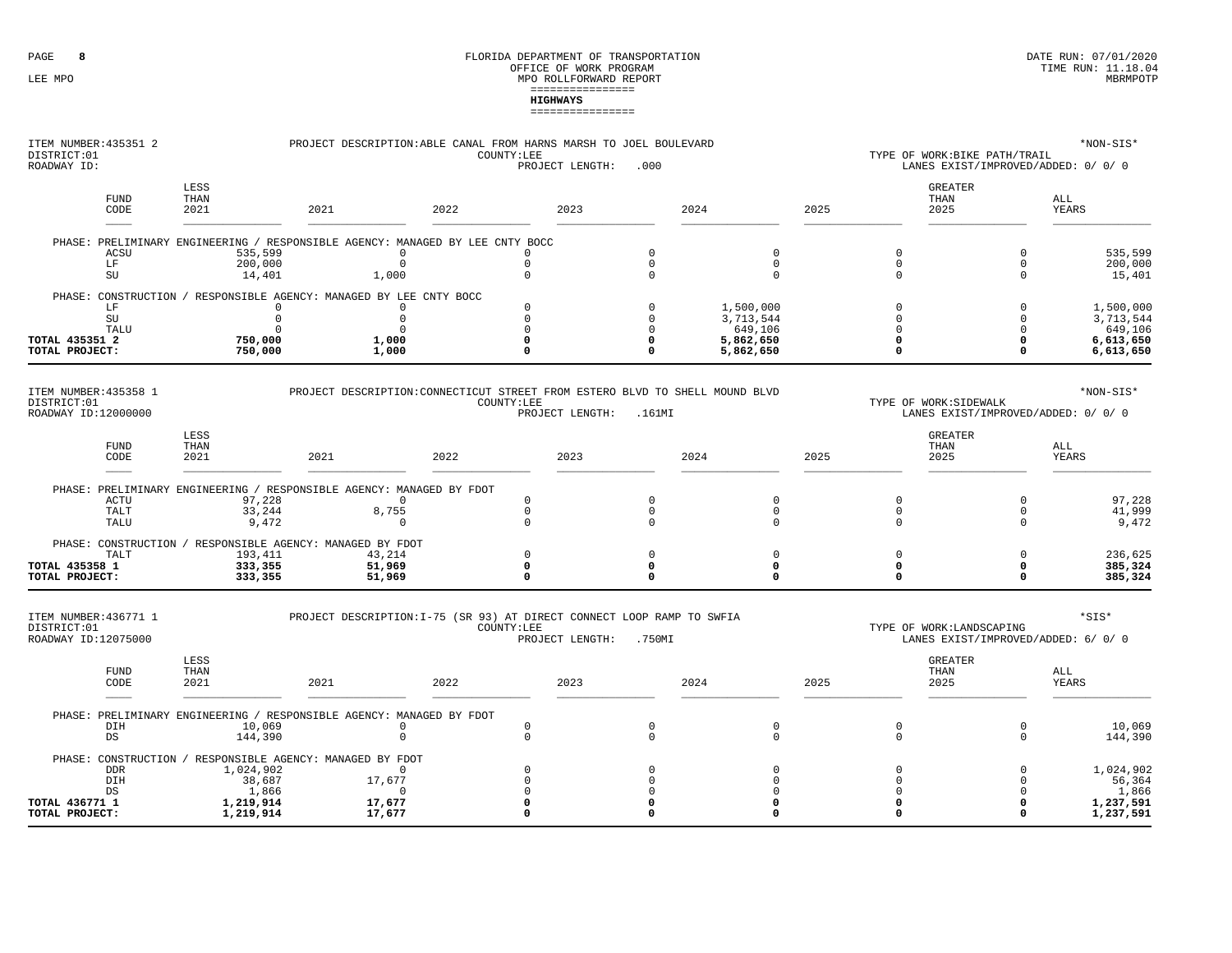| ITEM NUMBER: 436798 1<br>DISTRICT:01<br>ROADWAY ID:12000040 |                             |                      |                               | PROJECT DESCRIPTION: HANSON ST FROM VISTA CT TO MONTCLAIRE AVE                                |      | COUNTY:LEE                             | PROJECT LENGTH:         | .317MI                              |      |                                 |      |                                           | TYPE OF WORK: SIDEWALK<br>LANES EXIST/IMPROVED/ADDED: 2/ 0/ 0   | *NON-SIS*                     |
|-------------------------------------------------------------|-----------------------------|----------------------|-------------------------------|-----------------------------------------------------------------------------------------------|------|----------------------------------------|-------------------------|-------------------------------------|------|---------------------------------|------|-------------------------------------------|-----------------------------------------------------------------|-------------------------------|
|                                                             | <b>FUND</b><br>CODE         | LESS<br>THAN<br>2021 |                               | 2021                                                                                          | 2022 |                                        | 2023                    |                                     | 2024 |                                 | 2025 |                                           | <b>GREATER</b><br>THAN<br>2025                                  | ALL<br>YEARS                  |
|                                                             | LFP                         |                      | 10,000                        | PHASE: PRELIMINARY ENGINEERING / RESPONSIBLE AGENCY: MANAGED BY CITY OF FORT MYERS<br>$\circ$ |      | $\mathbf 0$                            |                         | $\Omega$                            |      | $\mathbf 0$                     |      | $\mathbf 0$                               | $\mathbf 0$                                                     | 10,000                        |
|                                                             |                             |                      |                               | PHASE: CONSTRUCTION / RESPONSIBLE AGENCY: MANAGED BY CITY OF FORT MYERS                       |      |                                        |                         |                                     |      |                                 |      |                                           |                                                                 |                               |
| TOTAL 436798 1                                              | ACSU<br>$\operatorname{SU}$ |                      | 115,607<br>194,965<br>320,572 | $\Omega$<br>1,000<br>1,000                                                                    |      | $\Omega$<br>$\mathbf 0$<br>$\mathbf 0$ |                         | $\Omega$<br>$\mathbf 0$<br>$\Omega$ |      | $\mathbf 0$<br>$\mathbf 0$<br>0 |      | $\mathbf 0$<br>$\mathbf 0$<br>$\Omega$    | $\mathbf 0$<br>$\Omega$<br>$\Omega$                             | 115,607<br>195,965<br>321,572 |
| TOTAL PROJECT:                                              |                             |                      | 320,572                       | 1,000                                                                                         |      | $\mathbf 0$                            |                         | $\Omega$                            |      | $\mathbf 0$                     |      | $\Omega$                                  | $\Omega$                                                        | 321,572                       |
| DISTRICT:01<br>ROADWAY ID:12004000                          | ITEM NUMBER: 440130 1       |                      |                               | PROJECT DESCRIPTION: SR 865 (SAN CARLOS) INTERSECTION LIGHTING RETROFIT                       |      | COUNTY:LEE                             | PROJECT LENGTH: 3.741MI |                                     |      |                                 |      |                                           | TYPE OF WORK:LIGHTING<br>LANES EXIST/IMPROVED/ADDED: 4/ 0/ 0    | *NON-SIS*                     |
|                                                             | FUND<br>CODE                | LESS<br>THAN<br>2021 |                               | 2021                                                                                          | 2022 |                                        | 2023                    |                                     | 2024 |                                 | 2025 |                                           | <b>GREATER</b><br>THAN<br>2025                                  | ALL<br>YEARS                  |
|                                                             |                             |                      |                               | PHASE: PRELIMINARY ENGINEERING / RESPONSIBLE AGENCY: MANAGED BY FDOT                          |      |                                        |                         |                                     |      |                                 |      |                                           |                                                                 |                               |
|                                                             | DS<br>HSP                   |                      | 59,347<br>713                 | $\Omega$<br>$\mathbf 0$                                                                       |      | $\mathbf 0$<br>$\mathbf 0$             |                         | $\mathbf 0$<br>$\Omega$             |      | 0<br>$\mathbf 0$                |      | $\mathbf 0$<br>$\mathbf 0$                | $\mathbf 0$<br>$\mathbf 0$                                      | 59,347<br>713                 |
|                                                             | <b>DDR</b>                  |                      | 5,054                         | PHASE: RAILROAD & UTILITIES / RESPONSIBLE AGENCY: MANAGED BY FDOT<br>$\mathbf 0$              |      | $\mathbf 0$                            |                         | $\Omega$                            |      | $\mathsf 0$                     |      | $\mathsf 0$                               | $\mathbf 0$                                                     | 5,054                         |
|                                                             |                             |                      |                               | PHASE: CONSTRUCTION / RESPONSIBLE AGENCY: MANAGED BY FDOT                                     |      |                                        |                         |                                     |      |                                 |      |                                           |                                                                 |                               |
|                                                             | ACSS<br><b>DDR</b>          |                      | 366,661<br>15,199             | 34,902<br>$^{\circ}$                                                                          |      | $\Omega$<br>$\mathbf 0$                |                         | $\mathsf 0$<br>$\Omega$             |      | 0<br>0                          |      | $\mathsf 0$<br>$\mathbf{0}$               | $\Omega$<br>$^{\circ}$                                          | 401,563<br>15,199             |
|                                                             | DS                          |                      | 58                            | $\mathbf 0$<br>PHASE: ENVIRONMENTAL / RESPONSIBLE AGENCY: MANAGED BY FDOT                     |      | $\Omega$                               |                         | $\Omega$                            |      | $\mathbf 0$                     |      | $\mathbf 0$                               | $\Omega$                                                        | 58                            |
| TOTAL 440130 1<br>TOTAL PROJECT:                            | <b>DDR</b>                  |                      | 20,000<br>467,032<br>467,032  | 40,000<br>74,902<br>74,902                                                                    |      | $\mathbf 0$<br>0<br>$\mathbf 0$        |                         | $\mathbf 0$<br>$\mathbf 0$<br>0     |      | $\mathbf 0$<br>0<br>0           |      | $\mathbf 0$<br>$\mathbf 0$<br>$\mathbf 0$ | $\mathbf 0$<br>0<br>0                                           | 60,000<br>541,934<br>541,934  |
|                                                             |                             |                      |                               |                                                                                               |      |                                        |                         |                                     |      |                                 |      |                                           |                                                                 |                               |
| ITEM NUMBER: 440238 1<br>DISTRICT:01<br>ROADWAY ID:12075000 |                             |                      |                               | PROJECT DESCRIPTION: I-75 (SR 93) AT CR 865 (BONITA BEACH RD.)                                |      | COUNTY:LEE                             | PROJECT LENGTH:         | .770MI                              |      |                                 |      |                                           | TYPE OF WORK:LANDSCAPING<br>LANES EXIST/IMPROVED/ADDED: 6/ 0/ 0 | *SIS*                         |
|                                                             | <b>FUND</b><br>CODE         | LESS<br>THAN<br>2021 |                               | 2021                                                                                          | 2022 |                                        | 2023                    |                                     | 2024 |                                 | 2025 |                                           | <b>GREATER</b><br>THAN<br>2025                                  | ALL<br>YEARS                  |
|                                                             |                             |                      |                               | PHASE: PRELIMINARY ENGINEERING / RESPONSIBLE AGENCY: MANAGED BY FDOT                          |      |                                        |                         |                                     |      |                                 |      |                                           |                                                                 |                               |
|                                                             | DIH<br>DS                   |                      | 37,113<br>154,034             | 3,173<br>$\mathbf 0$                                                                          |      | $\mathbf 0$<br>$\mathbf 0$             |                         | $\mathbf 0$<br>$\Omega$             |      | 0<br>$\mathbf 0$                |      | $\mathbf 0$<br>$\mathbf 0$                | $\mathbf 0$<br>$\mathbf 0$                                      | 40,286<br>154,034             |
|                                                             |                             |                      |                               | PHASE: CONSTRUCTION / RESPONSIBLE AGENCY: MANAGED BY FDOT<br>$\Omega$                         |      | $\Omega$                               |                         | $\Omega$                            |      | $\Omega$                        |      | $\mathbf 0$                               | $\Omega$                                                        | 1,065,750                     |
|                                                             | <b>DDR</b><br>DIH<br>DS     |                      | 1,065,750<br>2,328<br>203,418 | 38,099<br>$^{\circ}$                                                                          |      | $\mathbf 0$<br>0                       |                         | $\Omega$<br>$\Omega$                |      | $\mathbf 0$<br>$\Omega$         |      | $\Omega$<br>$\Omega$                      | $\Omega$                                                        | 40,427<br>203,418             |
| TOTAL 440238 1<br>TOTAL PROJECT:                            |                             |                      | 1,462,643<br>1,462,643        | 41,272<br>41,272                                                                              |      | 0<br>$\mathbf{0}$                      |                         | $\Omega$<br>$\Omega$                |      | $\Omega$<br>U                   |      | $\Omega$<br>$\Omega$                      | $\Omega$<br>$\Omega$                                            | 1,503,915<br>1,503,915        |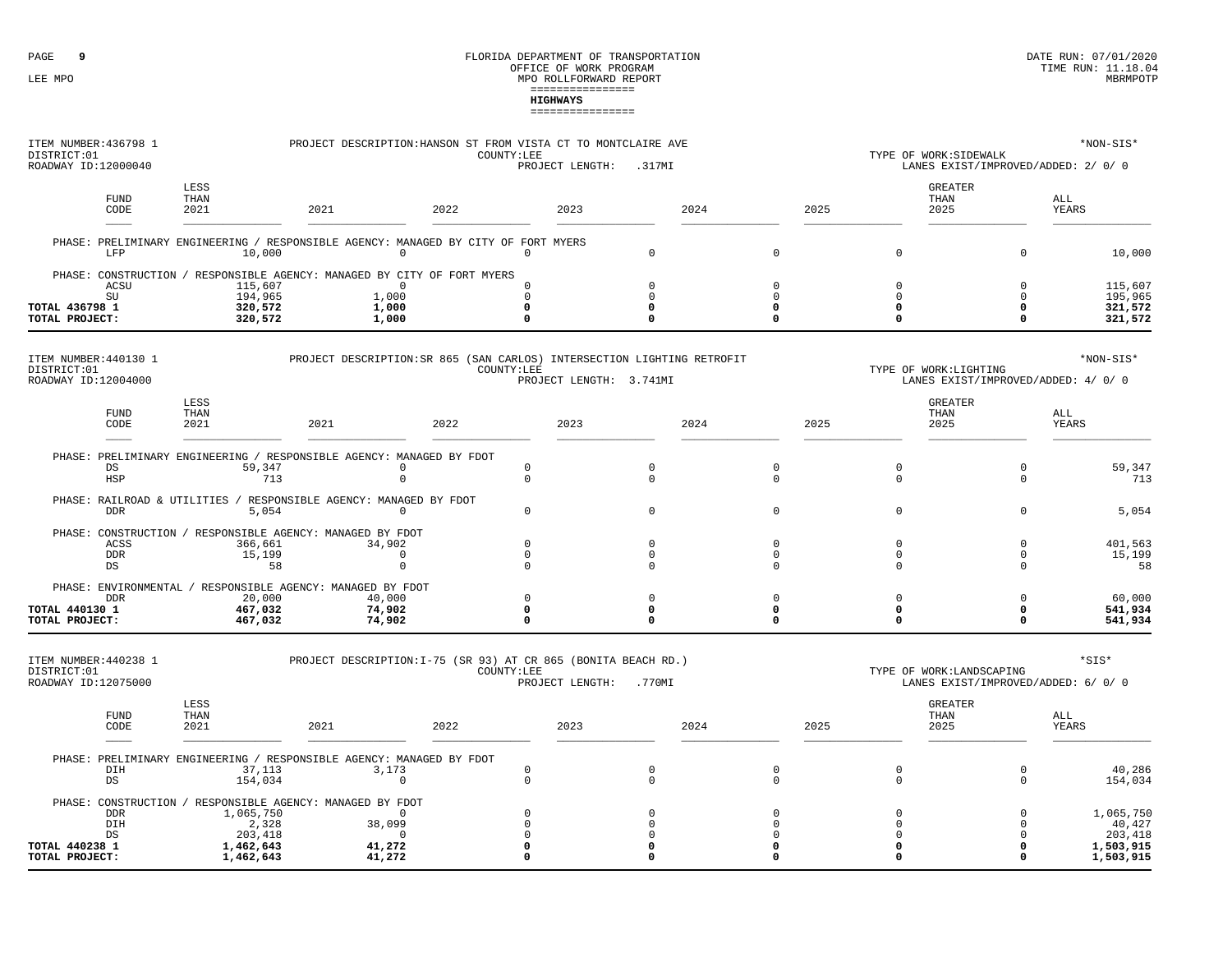#### FLORIDA DEPARTMENT OF TRANSPORTATION DATE RUN: 07/01/2020 OFFICE OF WORK PROGRAM TIME RUN: 11.18.04LEE MPO  $\,$  MPO ROLLFORWARD REPORT  $\,$ ================**HIGHWAYS**================

| ITEM NUMBER: 440953 1<br>DISTRICT:01<br>ROADWAY ID:12011000          |                                                  | PROJECT DESCRIPTION: SR 739 (METRO PKWY) FROM S. OF WINKLER AVE TO HANSON ST                                      |      | COUNTY:LEE                                   | PROJECT LENGTH: 1.264MI |                                                             |      |                                                            |      |                                   | TYPE OF WORK: SIGNING / PAVEMENT MARKINGS<br>LANES EXIST/IMPROVED/ADDED: 4/ 0/ 0 | *NON-SIS*                                        |
|----------------------------------------------------------------------|--------------------------------------------------|-------------------------------------------------------------------------------------------------------------------|------|----------------------------------------------|-------------------------|-------------------------------------------------------------|------|------------------------------------------------------------|------|-----------------------------------|----------------------------------------------------------------------------------|--------------------------------------------------|
| <b>FUND</b><br>CODE                                                  | LESS<br>THAN<br>2021                             | 2021                                                                                                              | 2022 |                                              | 2023                    |                                                             | 2024 |                                                            | 2025 |                                   | <b>GREATER</b><br>THAN<br>2025                                                   | ALL<br>YEARS                                     |
| DIH                                                                  | 2,416                                            | PHASE: PRELIMINARY ENGINEERING / RESPONSIBLE AGENCY: MANAGED BY FDOT<br>$\mathbf 0$                               |      | $\mathbf 0$                                  |                         | $\mathbf 0$                                                 |      | $\Omega$                                                   |      | $\Omega$                          | $\Omega$                                                                         | 2,416                                            |
| <b>DDR</b><br>DIH<br>$_{\rm DS}$<br>TOTAL 440953 1<br>TOTAL PROJECT: | 101,322<br>14,640<br>2,361<br>120,739<br>120,739 | PHASE: CONSTRUCTION / RESPONSIBLE AGENCY: MANAGED BY FDOT<br>$\Omega$<br>55,360<br>$^{\circ}$<br>55,360<br>55,360 |      | $\mathbf 0$<br>0<br>0<br>0<br>0              |                         | $\Omega$<br>$\mathsf 0$<br>0<br>$\mathbf{o}$<br>$\mathbf 0$ |      | $\Omega$<br>$\mathbf 0$<br>0<br>$\mathbf 0$<br>$\mathbf 0$ |      | $\Omega$<br>0<br>0<br>0<br>0      | $\Omega$<br>$\mathbf 0$<br>$\mathbf 0$<br>$\mathbf 0$<br>$\mathbf 0$             | 101,322<br>70,000<br>2,361<br>176,099<br>176,099 |
| ITEM NUMBER: 441124 1<br>DISTRICT:01<br>ROADWAY ID:12075000          |                                                  | PROJECT DESCRIPTION: I-75 (SR 93) AT SR 876 (DANIELS PKWY)                                                        |      | COUNTY:LEE                                   | PROJECT LENGTH:         | .800MI                                                      |      |                                                            |      |                                   | TYPE OF WORK:LANDSCAPING<br>LANES EXIST/IMPROVED/ADDED: 8/ 0/ 0                  | *SIS*                                            |
| <b>FUND</b><br>CODE                                                  | LESS<br>THAN<br>2021                             | 2021                                                                                                              | 2022 |                                              | 2023                    |                                                             | 2024 |                                                            | 2025 |                                   | <b>GREATER</b><br>THAN<br>2025                                                   | ALL<br>YEARS                                     |
| <b>DDR</b><br>DIH<br>DS                                              | 162,407<br>32,435<br>13,160                      | PHASE: PRELIMINARY ENGINEERING / RESPONSIBLE AGENCY: MANAGED BY FDOT<br>$^{\circ}$<br>6,233<br>$\mathbf 0$        |      | $\mathbf 0$<br>$\mathsf 0$<br>$\mathsf 0$    |                         | $\mathsf 0$<br>$\mathbb O$<br>$\mathbf 0$                   |      | $\mathbf 0$<br>$\mathbf 0$<br>$\mathbf 0$                  |      | $\Omega$<br>0<br>0                | $\mathbf 0$<br>$\mathbf 0$<br>$\mathbf 0$                                        | 162,407<br>38,668<br>13,160                      |
| <b>DDR</b><br>DIH<br>TOTAL 441124 1<br>TOTAL PROJECT:                | 903,611<br>$\Omega$<br>1,111,613<br>1,111,613    | PHASE: CONSTRUCTION / RESPONSIBLE AGENCY: MANAGED BY FDOT<br>$\mathbf 0$<br>10,260<br>16,493<br>16,493            |      | $\mathbf 0$<br>$\mathsf{O}\xspace$<br>0<br>0 |                         | $\Omega$<br>$\mathsf 0$<br>$\mathbf 0$<br>$\Omega$          |      | $\Omega$<br>$\mathbb O$<br>$\mathbf 0$<br>$\Omega$         |      | $\Omega$<br>$\mathbf 0$<br>0<br>0 | $\Omega$<br>$\mathbf 0$<br>$\mathbf 0$<br>$\mathbf 0$                            | 903,611<br>10,260<br>1,128,106<br>1,128,106      |
| ITEM NUMBER: 444781 1<br>DISTRICT:01<br>ROADWAY ID:12020000          |                                                  | PROJECT DESCRIPTION: SR 80 CROSS DRAIN REPAIR AT MORSE PLAZA DRIVE                                                |      | COUNTY:LEE                                   | PROJECT LENGTH:         | .001MI                                                      |      |                                                            |      |                                   | TYPE OF WORK:DBE SUPPORTIVE SERVICES<br>LANES EXIST/IMPROVED/ADDED: 6/ 0/ 0      | *NON-SIS*                                        |
| FUND<br>CODE                                                         | LESS<br>THAN<br>2021                             | 2021                                                                                                              | 2022 |                                              | 2023                    |                                                             | 2024 |                                                            | 2025 |                                   | <b>GREATER</b><br>THAN<br>2025                                                   | ALL<br>YEARS                                     |
| <b>DDR</b><br><b>TOTAL 444781 1</b><br>TOTAL PROJECT:                | $\circ$<br>0<br>$\Omega$                         | PHASE: CONSTRUCTION / RESPONSIBLE AGENCY: MANAGED BY FDOT<br>200,000<br>200,000<br>200,000                        |      | $\mathsf{O}\xspace$<br>0<br>0                |                         | $\mathsf 0$<br>$\mathbf{o}$<br>$\Omega$                     |      | $\mathbb O$<br>$\mathbf 0$<br>$\mathbf 0$                  |      | $\Omega$<br>0<br>0                | $\mathbf 0$<br>$\mathbf 0$<br>$\mathbf 0$                                        | 200,000<br>200,000<br>200,000                    |
| ITEM NUMBER: 444937 1<br>DISTRICT:01<br>ROADWAY ID:12060000          |                                                  | PROJECT DESCRIPTION: SR 78 FROM I-75 TO SR 31 CAPACITY STUDY                                                      |      | COUNTY:LEE                                   | PROJECT LENGTH: 3.137MI |                                                             |      |                                                            |      |                                   | TYPE OF WORK:PD&E/EMO STUDY<br>LANES EXIST/IMPROVED/ADDED: 2/ 2/ 2               | *NON-SIS*                                        |
| <b>FUND</b><br>CODE                                                  | LESS<br>THAN<br>2021                             | 2021                                                                                                              | 2022 |                                              | 2023                    |                                                             | 2024 |                                                            | 2025 |                                   | <b>GREATER</b><br>THAN<br>2025                                                   | ALL<br>YEARS                                     |

PHASE: P D & E / RESPONSIBLE AGENCY: MANAGED BY FDOTGFSU 1,400,000 24,

 $1,424,339$  0 0 0 0 0  $1,424,339$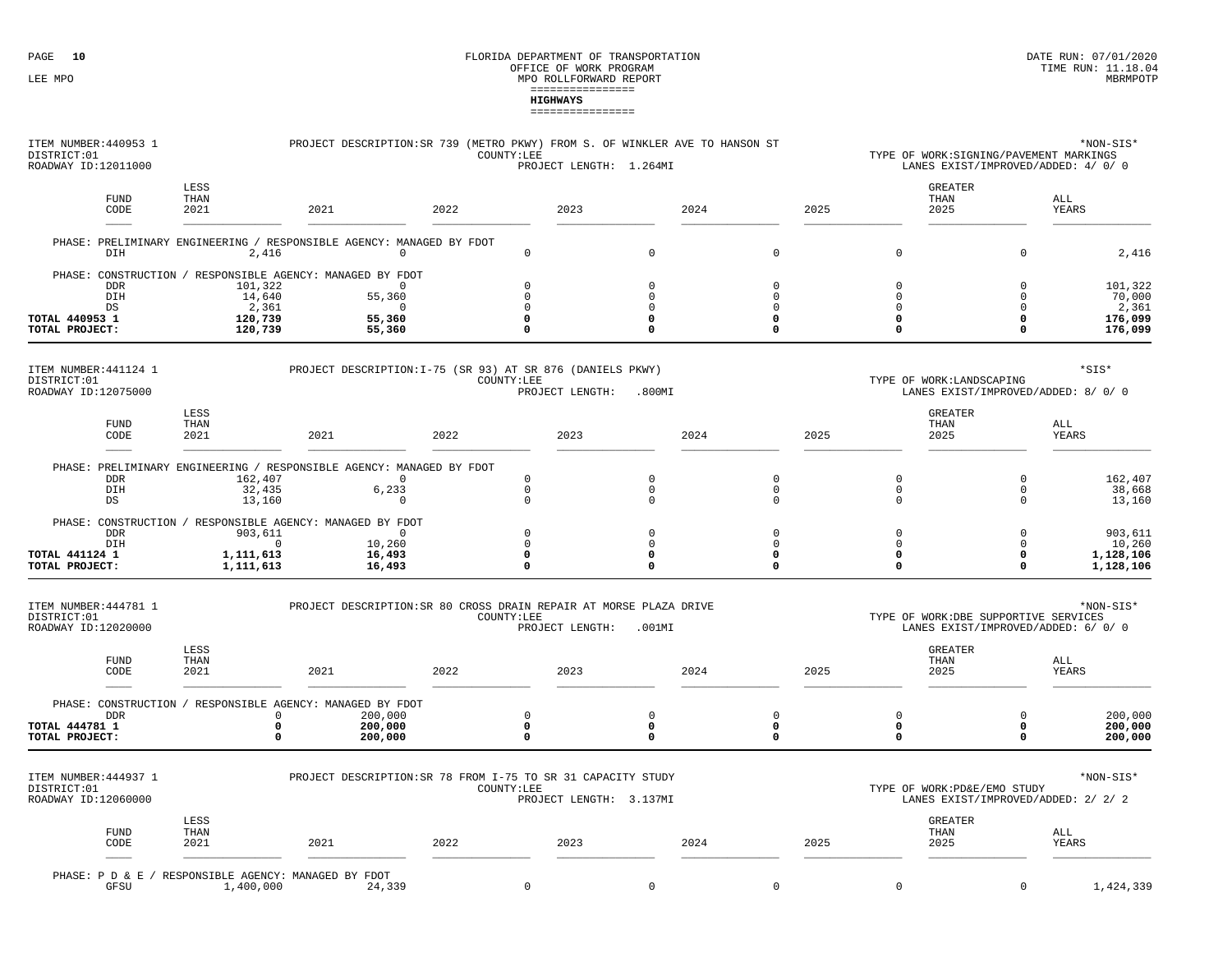| PAGE<br>11<br>LEE MPO                                                                                           |                                                                                           |                                                                                                    | FLORIDA DEPARTMENT OF TRANSPORTATION<br>OFFICE OF WORK PROGRAM              | DATE RUN: 07/01/2020<br>TIME RUN: 11.18.04<br>MBRMPOTP                            |                                              |                                                               |                                                                         |                                                                              |
|-----------------------------------------------------------------------------------------------------------------|-------------------------------------------------------------------------------------------|----------------------------------------------------------------------------------------------------|-----------------------------------------------------------------------------|-----------------------------------------------------------------------------------|----------------------------------------------|---------------------------------------------------------------|-------------------------------------------------------------------------|------------------------------------------------------------------------------|
|                                                                                                                 |                                                                                           |                                                                                                    |                                                                             | MPO ROLLFORWARD REPORT<br>================<br><b>HIGHWAYS</b><br>---------------- |                                              |                                                               |                                                                         |                                                                              |
| $\mathrm{SU}$<br>TOTAL 444937 1<br>TOTAL PROJECT:                                                               | 4,139<br>1,404,139<br>1,404,139                                                           | 71,522<br>95,861<br>95,861                                                                         | 0<br>$\Omega$                                                               | $\Omega$<br>$\Omega$<br>O                                                         | 0<br>0<br>$\Omega$                           | $\mathsf 0$<br>$\mathbf{o}$<br>$\Omega$                       | $\Omega$<br>$\Omega$<br>$\Omega$                                        | 75,661<br>1,500,000<br>1,500,000                                             |
| ITEM NUMBER: 445323 1<br>DISTRICT:01<br>ROADWAY ID:12530000                                                     |                                                                                           | PROJECT DESCRIPTION: BIG CARLOS BRIDGE REPLACEMENT                                                 | COUNTY:LEE                                                                  | .770MI<br>PROJECT LENGTH:                                                         |                                              |                                                               | TYPE OF WORK: BRIDGE REPLACEMENT<br>LANES EXIST/IMPROVED/ADDED: 1/ 1/ 0 | *NON-SIS*                                                                    |
| <b>FUND</b><br>CODE                                                                                             | LESS<br>THAN<br>2021                                                                      | 2021                                                                                               | 2022                                                                        | 2023                                                                              | 2024                                         | 2025                                                          | <b>GREATER</b><br>THAN<br>2025                                          | ALL<br><b>YEARS</b>                                                          |
| PHASE: P D & E<br>ACSA                                                                                          | RESPONSIBLE AGENCY: MANAGED BY FDOT<br>$\Omega$                                           | 5,000                                                                                              | $\mathbf 0$                                                                 | $\mathsf 0$                                                                       | $\mathsf 0$                                  | $\mathsf 0$                                                   | $\mathbf 0$                                                             | 5,000                                                                        |
| LF<br>LFRF                                                                                                      | $\Omega$<br>$\Omega$                                                                      | PHASE: CONSTRUCTION / RESPONSIBLE AGENCY: MANAGED BY LEE CNTY BOCC<br>$\Omega$<br>$\Omega$         | 23,145,000<br>25,000,000                                                    | $\Omega$<br>$\Omega$                                                              | $\mathbf 0$<br>$\mathbf 0$                   | $\mathbf 0$<br>$\mathbf 0$                                    | $\mathbf 0$<br>$\mathbf 0$                                              | 23, 145, 000<br>25,000,000                                                   |
| PHASE: LOCAL ADVANCE REIMBURSE /<br><b>ACCM</b><br>ACSA<br>ACSU<br>TOTAL 445323 1<br>TOTAL PROJECT:             | $\Omega$<br>$\Omega$<br>$\Omega$<br>$\Omega$<br>$\Omega$                                  | RESPONSIBLE AGENCY: MANAGED BY LEE CNTY BOCC<br>$\Omega$<br>$\Omega$<br>$\Omega$<br>5,000<br>5,000 | $\Omega$<br>48,145,000<br>48,145,000                                        | $\Omega$<br>O<br>$\Omega$                                                         | $\Omega$<br>$\Omega$<br>$\Omega$<br>$\Omega$ | 1,130,805<br>2,369,195<br>5,000,000<br>8,500,000<br>8,500,000 | $\Omega$<br>$\Omega$<br>$\Omega$<br>$\Omega$<br>$\Omega$                | 1,130,805<br>2,369,195<br>5,000,000<br>56,650,000<br>56,650,000              |
| ITEM NUMBER: 446296 1<br>DISTRICT:01<br>ROADWAY ID:12075000                                                     |                                                                                           | PROJECT DESCRIPTION: I-75 (SR 93) AT CR 876/DANIELS PARKWAY                                        | COUNTY:LEE                                                                  | PROJECT LENGTH:<br>.800MI                                                         |                                              |                                                               | TYPE OF WORK:PD&E/EMO STUDY<br>LANES EXIST/IMPROVED/ADDED: 4/ 4/ 0      | *SIS*                                                                        |
| <b>FUND</b><br>CODE                                                                                             | LESS<br>THAN<br>2021                                                                      | 2021                                                                                               | 2022                                                                        | 2023                                                                              | 2024                                         | 2025                                                          | <b>GREATER</b><br>THAN<br>2025                                          | ALL<br>YEARS                                                                 |
| PHASE: P D &<br>E.<br><b>DDR</b><br>DIH<br>TOTAL 446296 1<br>TOTAL PROJECT:<br>TOTAL DIST: 01<br>TOTAL HIGHWAYS | RESPONSIBLE AGENCY: MANAGED BY FDOT<br>$\Omega$<br>$\Omega$<br>296,647,969<br>296,647,969 | $^{\circ}$<br>1,000<br>1,000<br>1,000<br>25,975,478<br>25,975,478                                  | 2,828,152<br>$\Omega$<br>2,828,152<br>2,828,152<br>59,850,915<br>59,850,915 | $\Omega$<br>10,415,322<br>10,415,322                                              | $\Omega$<br>22, 224, 231<br>22, 224, 231     | $\overline{0}$<br>15,337,043<br>15,337,043                    | 766,184<br>766,184                                                      | 2,828,152<br>1,000<br>2,829,152<br>2,829,152<br>431, 217, 142<br>431,217,142 |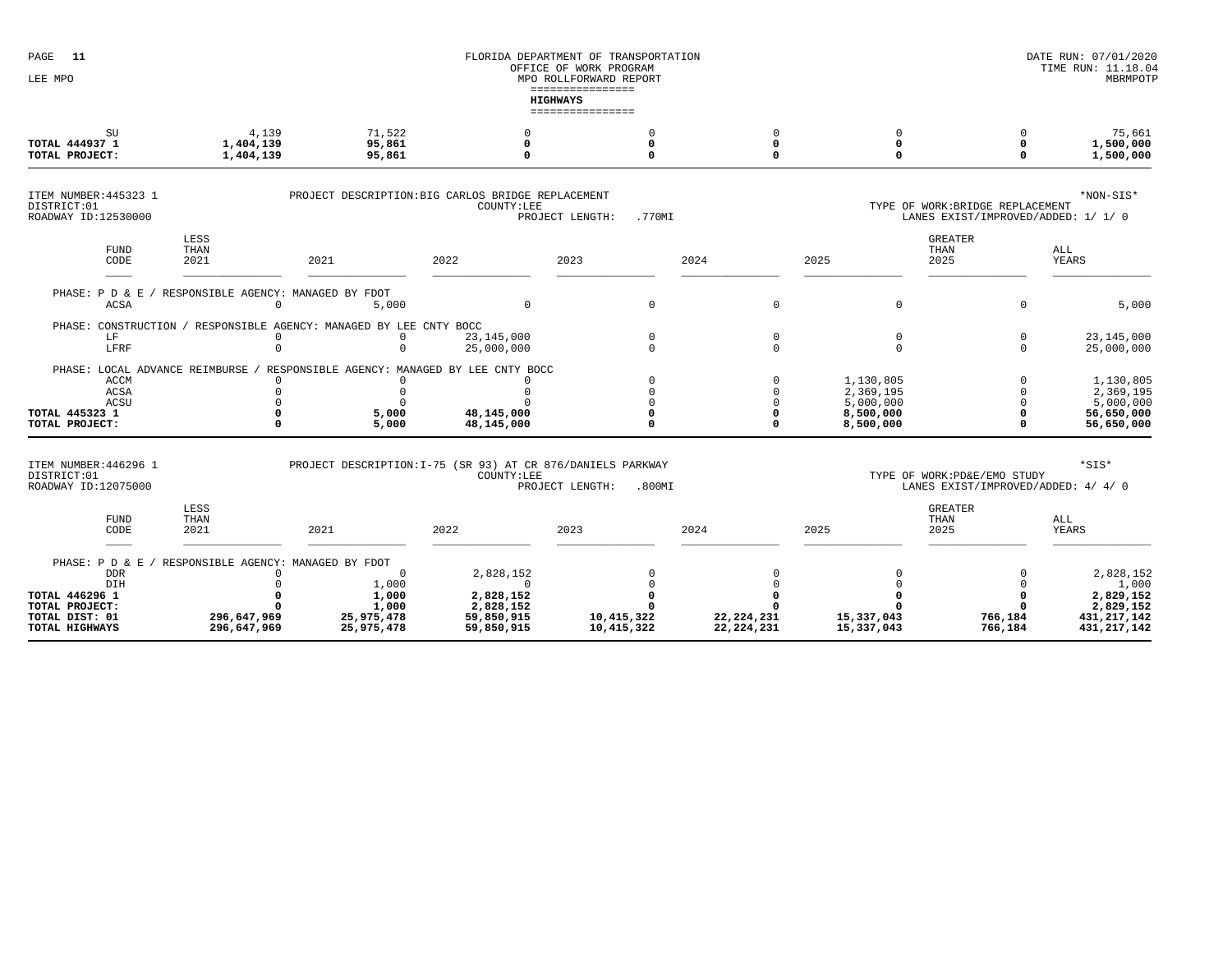#### FLORIDA DEPARTMENT OF TRANSPORTATION **EXECUTE SUBSEX ENCORAGE SERVICE OF TRANSPORTATION** DATE RUN: 07/01/2020 **DATE** RUN: 11.18.04 OFFICE OF WORK PROGRAM LEE MPO  $\blacksquare$ ================**TRANSIT**================

#### ITEM NUMBER:410147 1PROJECT DESCRIPTION:LEE COUNTY FTA SECTION 5307 CAPITAL ASSISTANCE  $*$ NON-SIS\* DISTRICT:01COUNTY:LEE COUNTY:LEE TYPE OF WORK:CAPITAL FOR FIXED ROUTE

EX DESC:SECTION 5307 URBANIZED AREAS LARGE URBAN CITIES TRANSIT IMPROVEMENTS BUSES, PREVENTIVE MAINTENANCE

| ROADWAY ID:                                                             |                                                      |                                                                                                  | .000<br>PROJECT LENGTH:                          |                                                  |                                                  | LANES EXIST/IMPROVED/ADDED: 0/ 0/ 0                |                                |                                                           |
|-------------------------------------------------------------------------|------------------------------------------------------|--------------------------------------------------------------------------------------------------|--------------------------------------------------|--------------------------------------------------|--------------------------------------------------|----------------------------------------------------|--------------------------------|-----------------------------------------------------------|
| <b>FUND</b><br>CODE<br>____                                             | LESS<br>THAN<br>2021                                 | 2021                                                                                             | 2022                                             | 2023                                             | 2024                                             | 2025                                               | <b>GREATER</b><br>THAN<br>2025 | ALL<br>YEARS                                              |
| PHASE: CAPITAL<br>FTA<br>T.F<br><b>TOTAL 410147 1</b><br>TOTAL PROJECT: | 58,324,616<br>14,581,154<br>72,905,770<br>72,905,770 | RESPONSIBLE AGENCY: MANAGED BY LEE COUNTY<br>13,242,203<br>3,310,551<br>16,552,754<br>16,552,754 | 7,121,721<br>1,780,431<br>8,902,152<br>8,902,152 | 7,477,807<br>1,869,452<br>9,347,259<br>9,347,259 | 7,851,698<br>1,962,925<br>9,814,623<br>9,814,623 | 8,244,282<br>2,061,071<br>10,305,353<br>10,305,353 |                                | 102, 262, 327<br>25,565,584<br>127,827,911<br>127,827,911 |

ITEM NUMBER:434516 1 PROJECT DESCRIPTION:LEE COUNTY/CAPE CORAL UZA FTA SECTION 5339 CAPITAL ASSISTANCE \*NON-SIS\* DISTRICT:01EX DESC:NO DIRECT RECIPIENT

TYPE OF WORK: CAPITAL FOR FIXED ROUTE

| ROADWAY ID:           |                     |                      | .000<br>PROJECT LENGTH:                                |                    |                    |                      | LANES EXIST/IMPROVED/ADDED: 0/ 0/ 0 |                                |                         |
|-----------------------|---------------------|----------------------|--------------------------------------------------------|--------------------|--------------------|----------------------|-------------------------------------|--------------------------------|-------------------------|
|                       | <b>FUND</b><br>CODE | LESS<br>THAN<br>2021 | 2021                                                   | 2022               | 2023               | 2024                 | 2025                                | <b>GREATER</b><br>THAN<br>2025 | ALL<br>YEARS            |
| PHASE: CAPITAL        | FTA                 | 3,563,238            | RESPONSIBLE AGENCY: MANAGED BY LEE COUNTY<br>1,379,677 | 741,997            | 779,097            | 818,052              | 858,954                             |                                | 8,141,015               |
| <b>TOTAL 434516 1</b> |                     | 890,810<br>4,454,048 | 344,919<br>1,724,596                                   | 185,499<br>927,496 | 194,774<br>973,871 | 204,513<br>1,022,565 | 214,738<br>1,073,692                |                                | 2,035,253<br>10,176,268 |
| TOTAL PROJECT:        |                     | 4,454,048            | 1,724,596                                              | 927,496            | 973,871            | 1,022,565            | 1,073,692                           |                                | 10,176,268              |

| ITEM NUMBER: 436503 1<br>DISTRICT:01<br>ROADWAY ID: |                        | PROJECT DESCRIPTION: LEE TRAN BUS PURCHASE                          | COUNTY:LEE | .000<br>PROJECT LENGTH: |      |      | TYPE OF WORK: PURCHASE VEHICLES/EQUIPMENT<br>LANES EXIST/IMPROVED/ADDED: 0/ 0/ 0 | *NON-SIS*              |
|-----------------------------------------------------|------------------------|---------------------------------------------------------------------|------------|-------------------------|------|------|----------------------------------------------------------------------------------|------------------------|
| <b>FUND</b><br>CODE                                 | LESS<br>THAN<br>2021   | 2021                                                                | 2022       | 2023                    | 2024 | 2025 | <b>GREATER</b><br>THAN<br>2025                                                   | ALL<br>YEARS           |
| PHASE: CAPITAL<br>FTAT                              | 1,500,000<br>1,500,000 | RESPONSIBLE AGENCY: MANAGED BY LEE COUNTY<br>1,139,258<br>1,139,258 |            |                         |      |      |                                                                                  | 2,639,258<br>2,639,258 |
| <b>TOTAL 436503 1</b><br>TOTAL PROJECT:             | 3,000,000<br>3,000,000 | 2,278,516<br>2,278,516                                              |            |                         |      |      |                                                                                  | 5,278,516<br>5,278,516 |

| ITEM NUMBER: 447506 1<br>DISTRICT:01<br>ROADWAY ID: |                      |                                                               | PROJECT DESCRIPTION: 5310 OPERATOMG ASSISTANCE LEETRAN - CAPE CORAL UZA<br>COUNTY:LEE | *NON-SIS*<br>TYPE OF WORK: OPERATING/ADMIN. ASSISTANCE<br>LANES EXIST/IMPROVED/ADDED: 0/ 0/ 0 |      |      |                                |              |         |
|-----------------------------------------------------|----------------------|---------------------------------------------------------------|---------------------------------------------------------------------------------------|-----------------------------------------------------------------------------------------------|------|------|--------------------------------|--------------|---------|
| <b>FUND</b><br>CODE                                 | LESS<br>THAN<br>2021 | 2021                                                          | 2022                                                                                  | 2023                                                                                          | 2024 | 2025 | <b>GREATER</b><br>THAN<br>2025 | ALL<br>YEARS |         |
| DU                                                  |                      | PHASE: OPERATIONS / RESPONSIBLE AGENCY: MANAGED BY LEE COUNTY | 164,782                                                                               |                                                                                               |      |      |                                |              | 164,782 |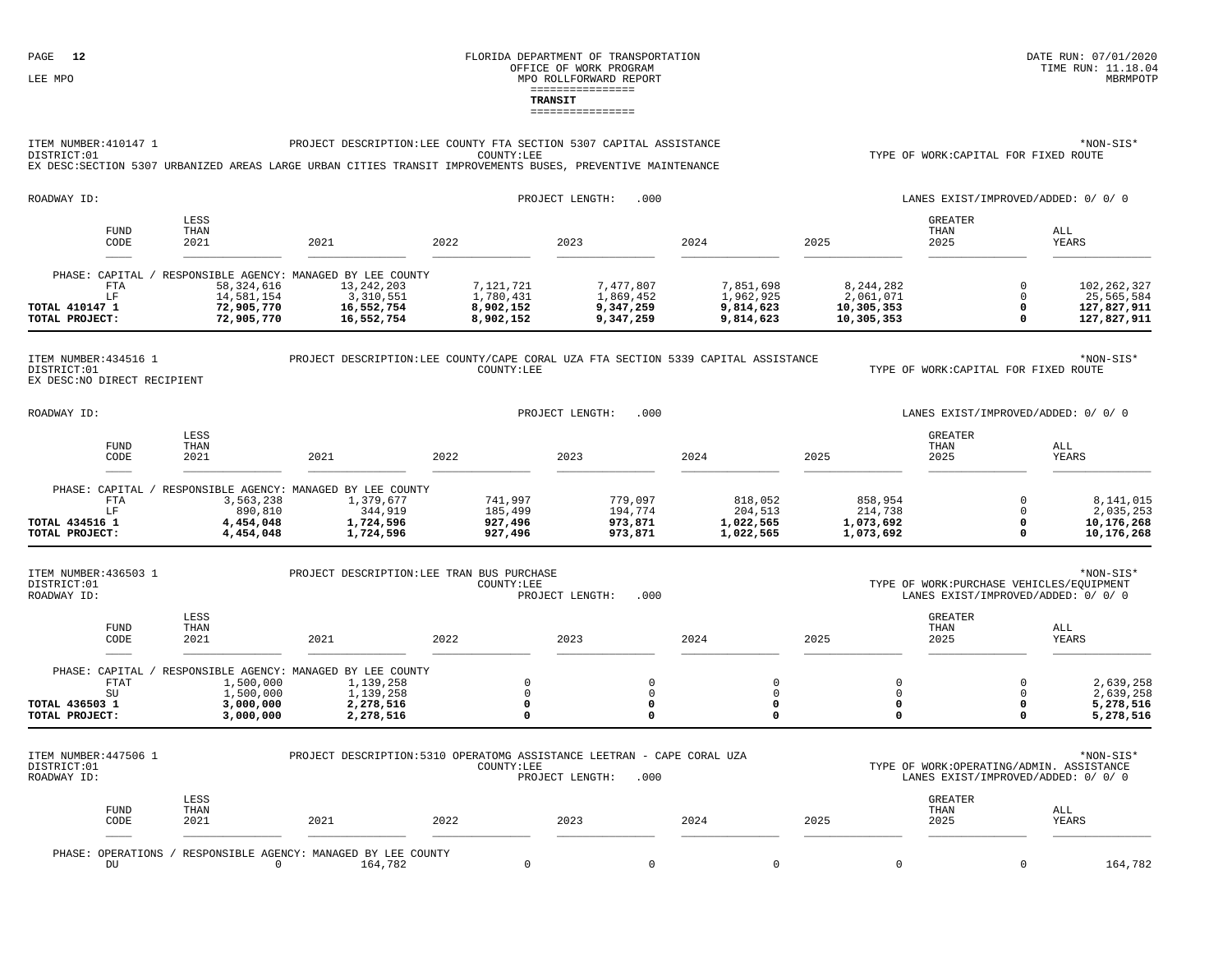| 13<br>PAGE<br>LEE MPO           | FLORIDA DEPARTMENT OF TRANSPORTATION<br>OFFICE OF WORK PROGRAM<br>MPO ROLLFORWARD REPORT<br>================<br>TRANSIT |                          |                        |                          |                          |                          |  |                            |  |  |
|---------------------------------|-------------------------------------------------------------------------------------------------------------------------|--------------------------|------------------------|--------------------------|--------------------------|--------------------------|--|----------------------------|--|--|
| ================                |                                                                                                                         |                          |                        |                          |                          |                          |  |                            |  |  |
| <b>TOTAL 447506 1</b>           |                                                                                                                         | 164,782<br>329,564       |                        |                          |                          |                          |  | 164,782<br>329,564         |  |  |
| TOTAL PROJECT:                  |                                                                                                                         | 329,564                  |                        |                          |                          |                          |  | 329,564                    |  |  |
| TOTAL DIST: 01<br>TOTAL TRANSIT | 80,359,818<br>80,359,818                                                                                                | 20,885,430<br>20,885,430 | 9,829,648<br>9,829,648 | 10,321,130<br>10,321,130 | 10,837,188<br>10,837,188 | 11,379,045<br>11,379,045 |  | 143,612,259<br>143,612,259 |  |  |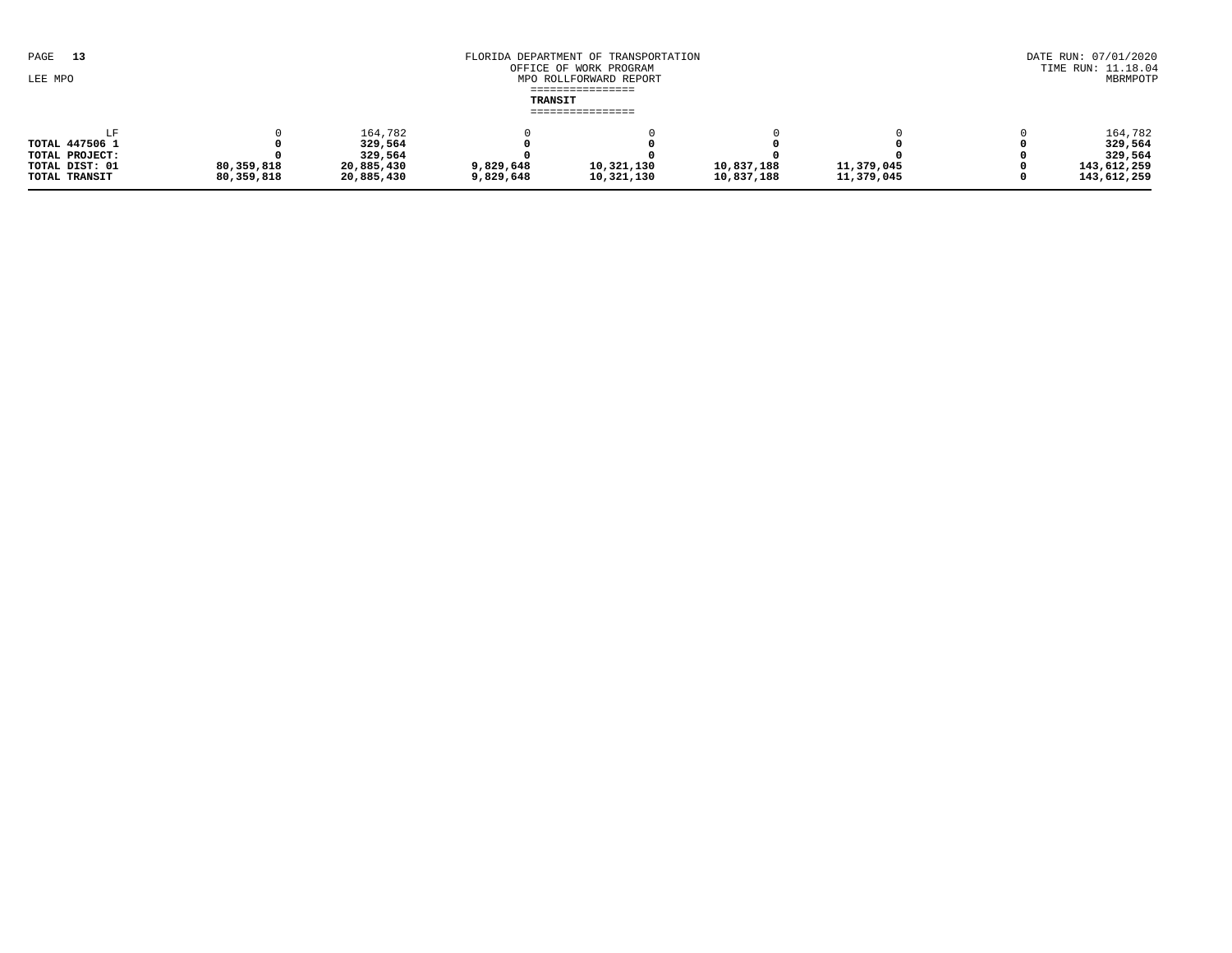#### FLORIDA DEPARTMENT OF TRANSPORTATION OFFICE OF WORK PROGRAM LEE MPO  $\,$  MPO ROLLFORWARD REPORT  $\,$ ================**MISCELLANEOUS**================

| ITEM NUMBER: 419731 1<br>DISTRICT:01<br>ROADWAY ID:         |                      | *NON-SIS*<br>PROJECT DESCRIPTION: HURRICANE IRMA COUNTYWIDE (12) DISASTER RECOVERY<br>COUNTY:LEE<br>TYPE OF WORK: EMERGENCY OPERATIONS<br>PROJECT LENGTH:<br>.000<br>LANES EXIST/IMPROVED/ADDED: 0/ 0/ 0 |            |                              |          |      |                                                                          |                     |
|-------------------------------------------------------------|----------------------|----------------------------------------------------------------------------------------------------------------------------------------------------------------------------------------------------------|------------|------------------------------|----------|------|--------------------------------------------------------------------------|---------------------|
| <b>FUND</b><br>CODE                                         | LESS<br>THAN<br>2021 | 2021                                                                                                                                                                                                     | 2022       | 2023                         | 2024     | 2025 | <b>GREATER</b><br>THAN<br>2025                                           | ALL<br>YEARS        |
| PHASE: CONSTRUCTION                                         |                      | RESPONSIBLE AGENCY: MANAGED BY FDOT                                                                                                                                                                      |            |                              |          |      |                                                                          |                     |
| <b>ACER</b>                                                 | 82,093               | 150                                                                                                                                                                                                      |            | $\Omega$                     |          |      |                                                                          | 82,243              |
| <b>DER</b>                                                  | 1,013,332            | $\Omega$                                                                                                                                                                                                 |            |                              | $\Omega$ |      | $\Omega$                                                                 | 1,013,332           |
| ER17                                                        | 64,441               | $\Omega$                                                                                                                                                                                                 |            |                              |          |      | $\Omega$                                                                 | 64,441              |
| PHASE: MISCELLANEOUS                                        |                      | RESPONSIBLE AGENCY: MANAGED BY FDOT                                                                                                                                                                      |            |                              |          |      |                                                                          |                     |
| ACER                                                        | 728,326              | $\Omega$                                                                                                                                                                                                 |            |                              |          |      |                                                                          | 728,326             |
| <b>DER</b>                                                  | 41,010               | 41,314                                                                                                                                                                                                   |            |                              |          |      |                                                                          | 82,324              |
| ER17                                                        | 163,819              | $\Omega$                                                                                                                                                                                                 |            |                              |          |      |                                                                          | 163,819             |
| FEMA                                                        | 1,243,294            | $\Omega$                                                                                                                                                                                                 |            |                              |          |      |                                                                          | 1,243,294           |
| TOTAL 419731 1                                              | 3,336,315            | 41,464                                                                                                                                                                                                   |            |                              |          |      |                                                                          | 3,377,779           |
| TOTAL PROJECT:                                              | 3,336,315            | 41,464                                                                                                                                                                                                   |            |                              |          |      |                                                                          | 3,377,779           |
| ITEM NUMBER: 444242 1<br>DISTRICT:01<br>ROADWAY ID:12075000 |                      | PROJECT DESCRIPTION: INSTALLATION OF BARRIER WALL INLETS ON SR 93                                                                                                                                        | COUNTY:LEE | PROJECT LENGTH:<br>$.001$ MI |          |      | TYPE OF WORK: ROUTINE MAINTENANCE<br>LANES EXIST/IMPROVED/ADDED: 8/ 0/ 0 | $*$ SIS $*$         |
| <b>FUND</b><br>CODE                                         | LESS<br>THAN<br>2021 | 2021                                                                                                                                                                                                     | 2022       | 2023                         | 2024     | 2025 | <b>GREATER</b><br>THAN<br>2025                                           | ALL<br><b>YEARS</b> |
| PHASE: CONSTRUCTION /<br>DIH<br>DS                          | $\Omega$<br>185,821  | RESPONSIBLE AGENCY: MANAGED BY FDOT<br>20,000<br>$\Omega$                                                                                                                                                |            |                              |          |      |                                                                          | 20,000<br>185,821   |
| TOTAL 444242 1                                              | 185,821              | 20,000                                                                                                                                                                                                   |            |                              |          |      |                                                                          | 205,821             |
| TOTAL PROJECT:                                              | 185,821              | 20,000                                                                                                                                                                                                   |            |                              |          |      |                                                                          | 205,821             |
| TOTAL DIST: 01                                              | 3,522,136            | 61,464                                                                                                                                                                                                   |            |                              |          |      |                                                                          | 3,583,600           |
| TOTAL MISCELLANEOUS                                         | 3,522,136            | 61,464                                                                                                                                                                                                   |            |                              |          |      |                                                                          | 3,583,600           |

GRAND TOTAL 380,529,923 46,922,372 69,680,563 20,736,452 33,061,419 26,716,088 766,184 578,413,001